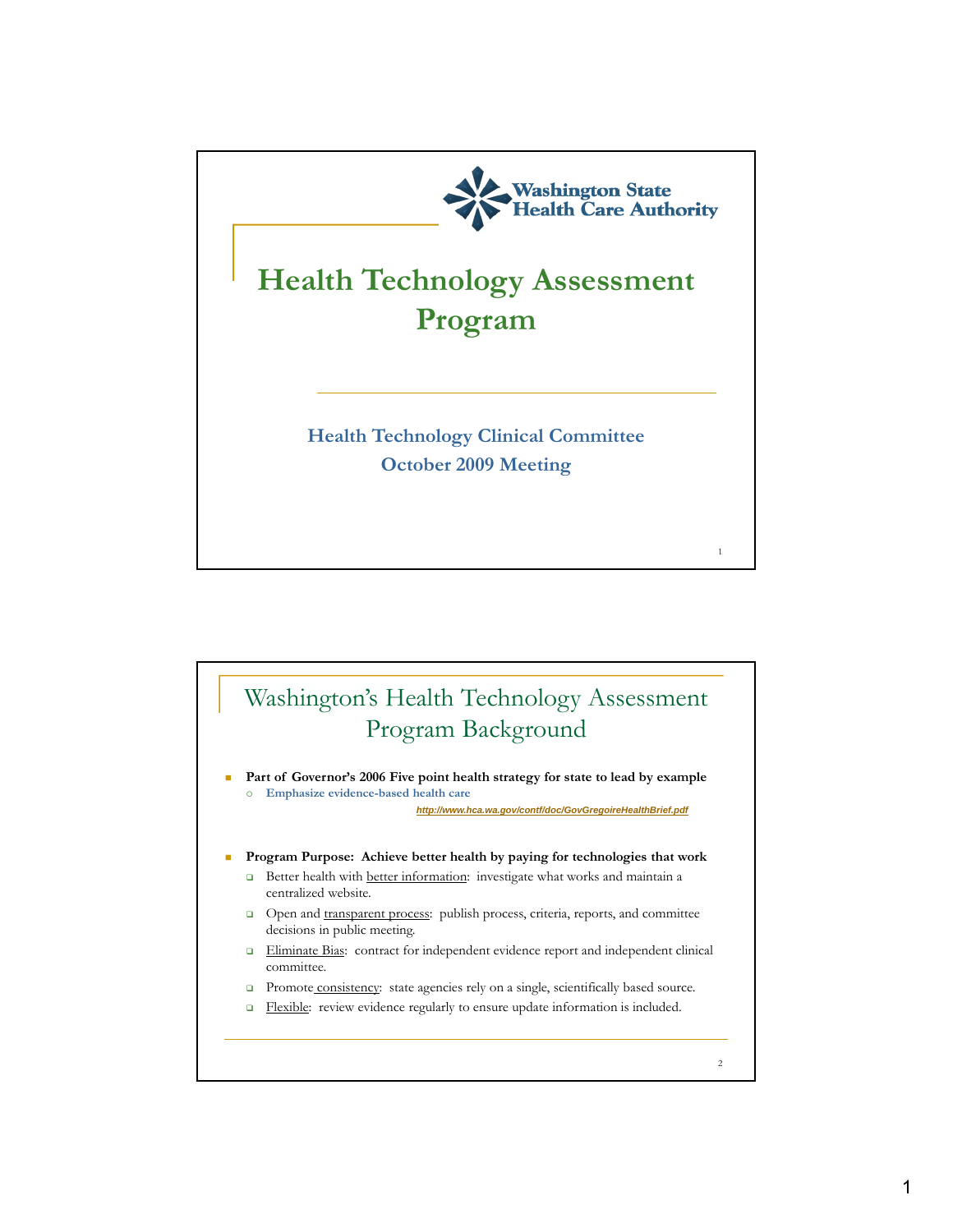

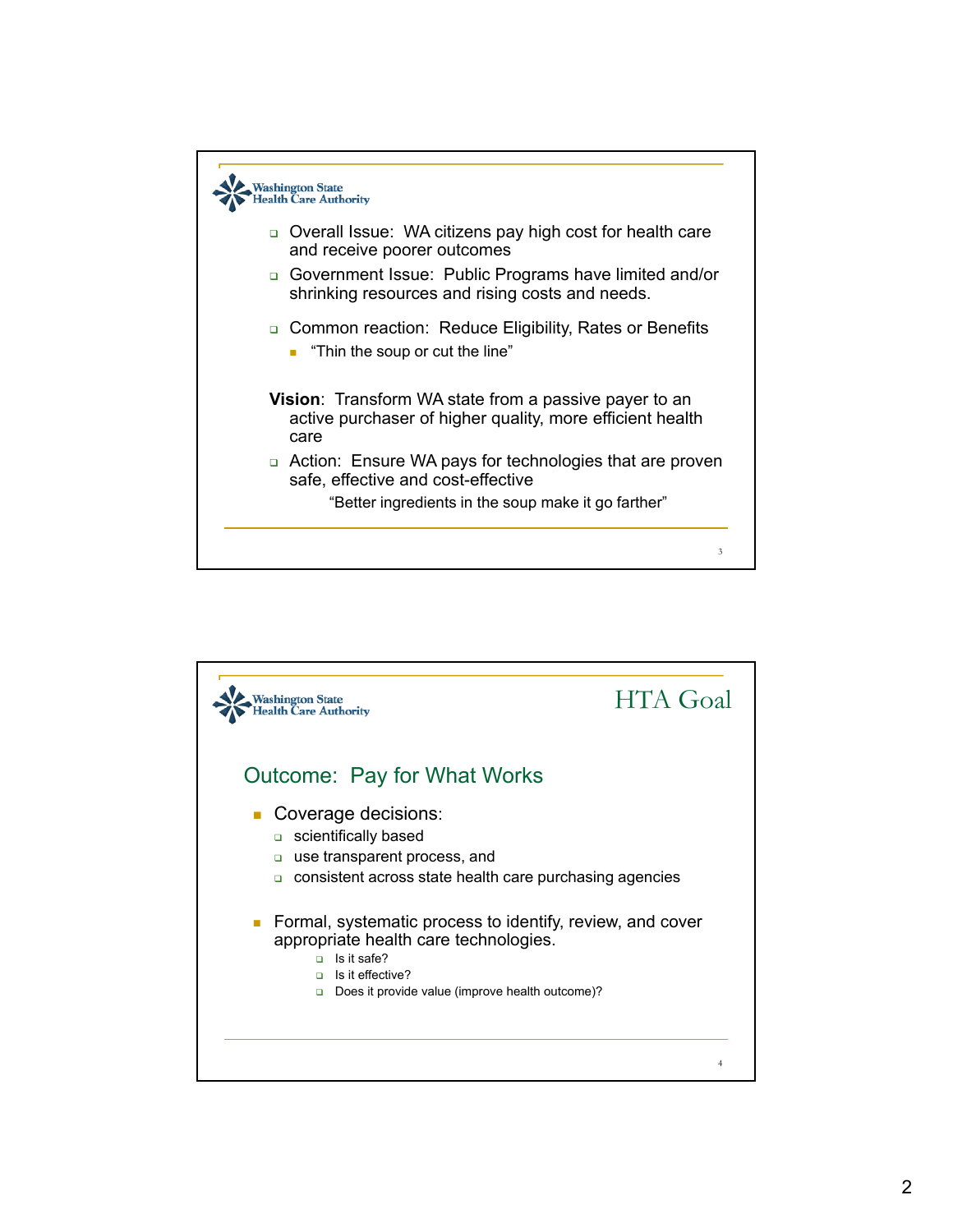

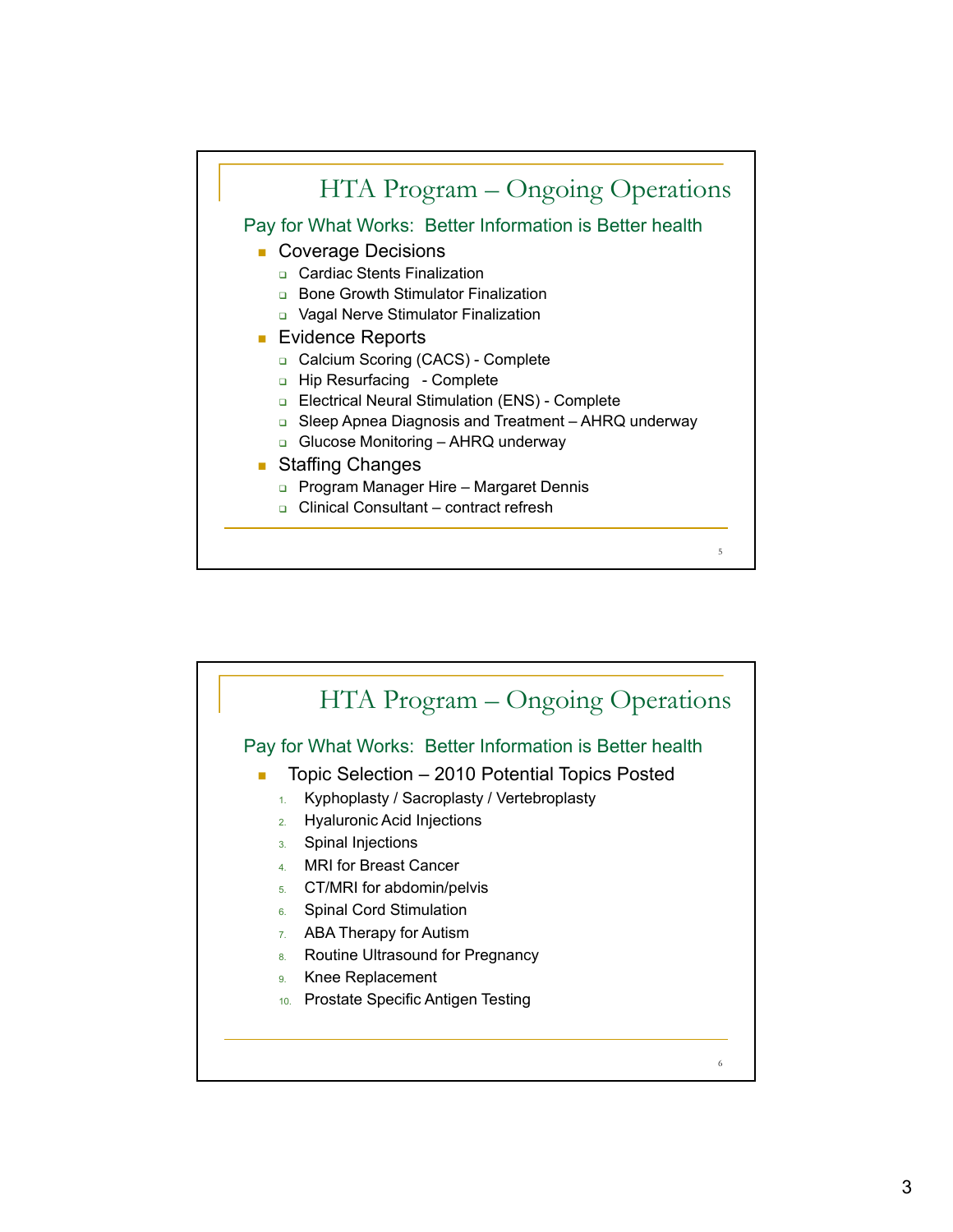

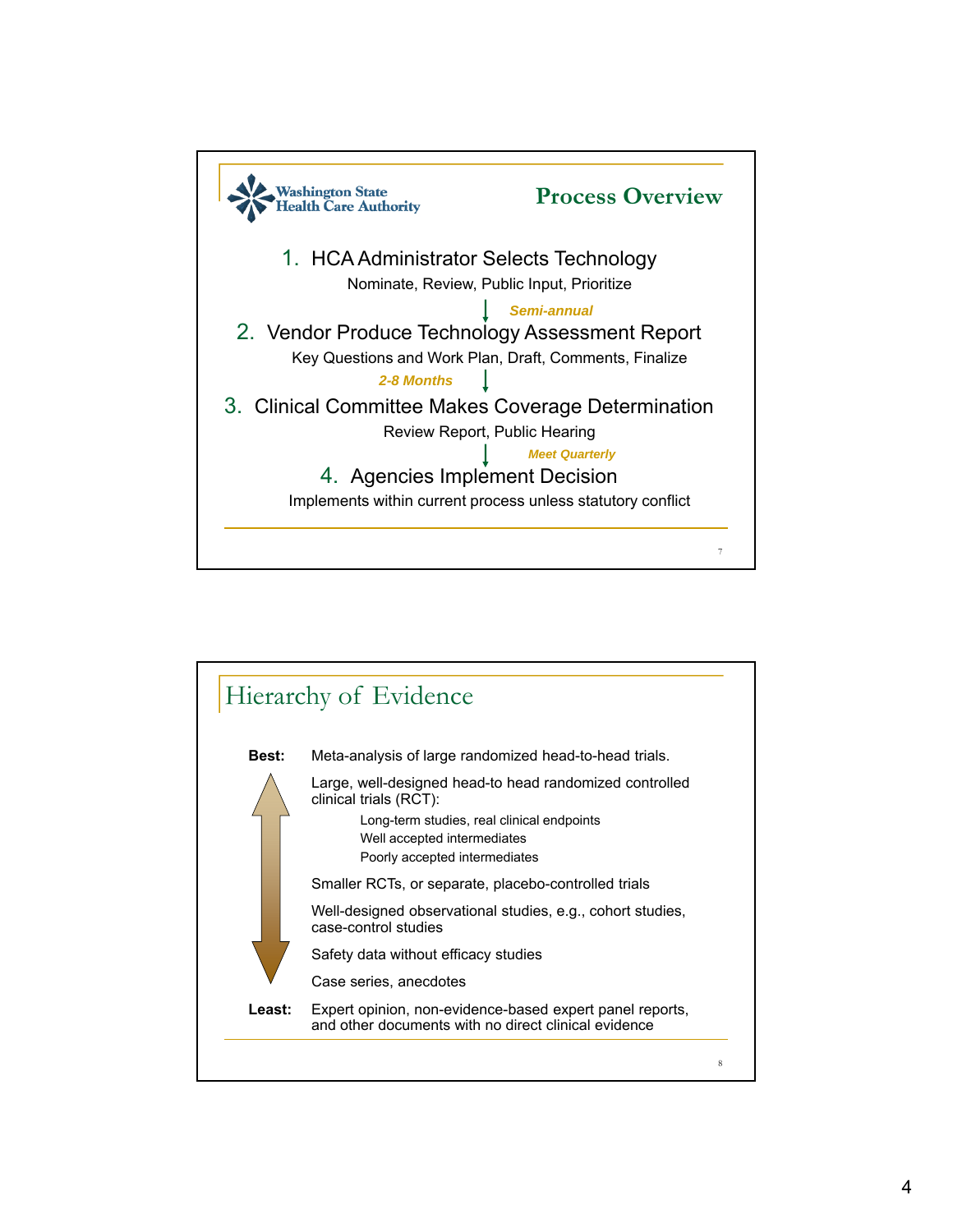

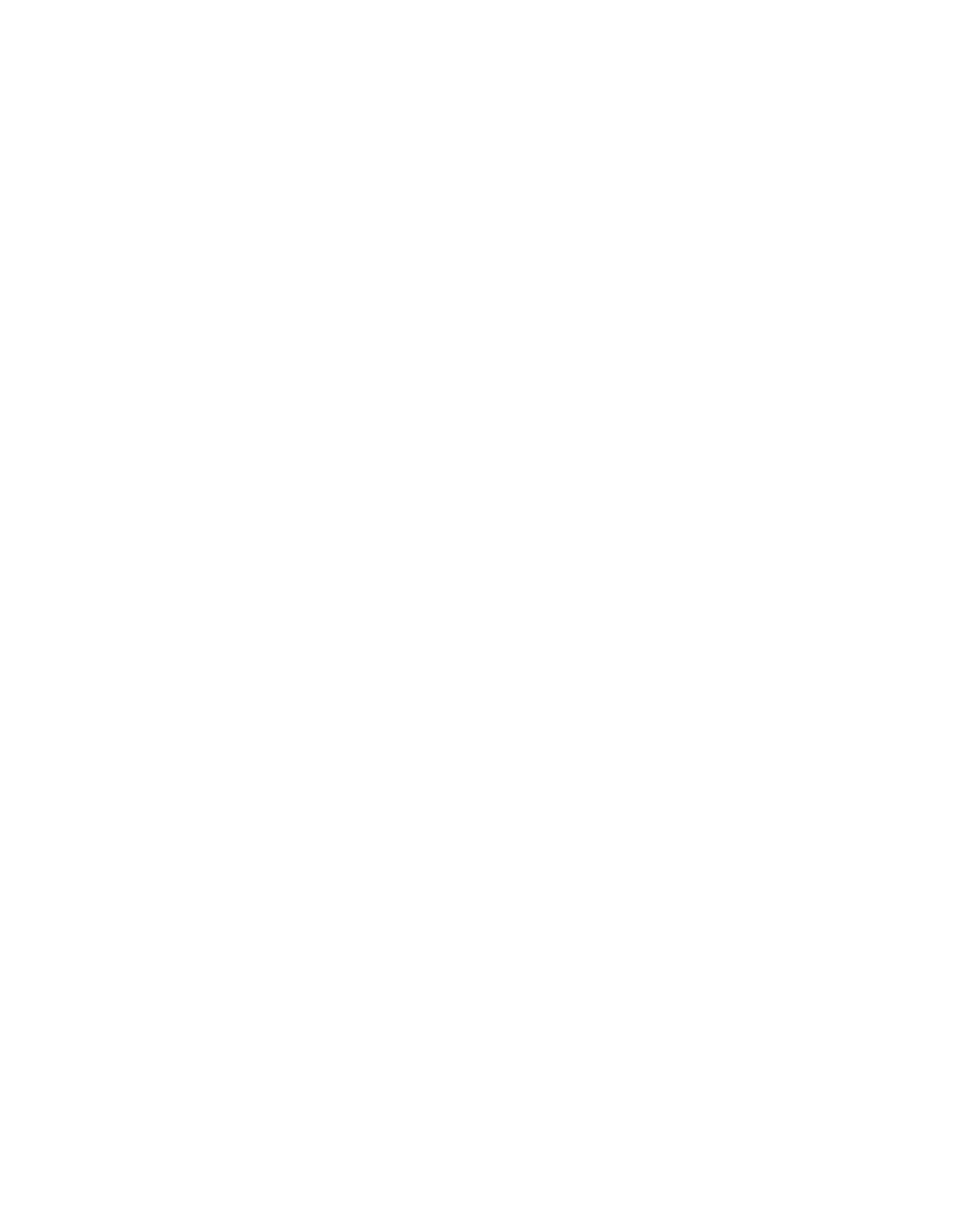

**Health Technology Clinical Committee Date: August 28, 2009 Time: 8:00 am – 5:00 pm Location: Marriott Hotel – 3201 South 176th Street, Seattle, WA 98188 Teleconference Bridge: 1-309-946-5000 Access Code: 9461464 Adopted:** 

## **HTCC MINUTES**

**Members Present:** Brian Budenholzer; Michael Myint; Carson Odegard; Michael Souter; C. Craige Blackmore; Louise Kaplan; Megan Morris and Christopher Standaert; Richard Phillips\* (\*after 9:00 a.m.).

Members Absent: Jay Klarnett and Michelle Simon

## **HTCC FORMAL ACTION**

- 1. **Call to Order**: Dr. Budenholzer, Chair, called the meeting to order. Sufficient members were present to constitute a quorum.
- 2. **May 8th, 2009 Meeting Minutes**: Chair referred members to the draft minutes; motion to approve and second, discussion ensued.
	- ¾ *Action: Eight committee members unanimously approved the May 8th, 2009 meeting minutes.*
- 3. **Cardiac Stent Findings & Decision:** Chair referred members to the draft findings and decision; motion to approve and second, discussion ensued. Motion to table vote, and direct chair to convene an ad hoc advisory group to provide expert input on potential additional groups at high risk of restenosis and any evidence supporting.
	- ¾ *Action: Seven committee members approved convening an ad hoc advisory committee. Two voted against.*
- 4. **Vagal Nerve Stimulation for Epilepsy and Depression:** The HTCC reviewed and considered Vagal Nerve Stimulation for the treatment of Epilepsy and Depression technology assessment report; information provided by the Administrator; state agencies; public members; and heard comments from the evidence reviewer, HTA program, agency medical directors, a clinical expert, and several public members. The committee considered all the evidence and gave greatest weight to the evidence it determined, based on objective factors, to be the most valid and reliable.
	- $\triangleright$  Conditions for coverage for Epilepsy: The committee decided to cover Vagal Nerve Stimulation for management of seizures for epilepsy in patients twelve years of age or older that have a medically refractory seizure disorder.

**Draft Version Not Officially adopted – 08/28/2009**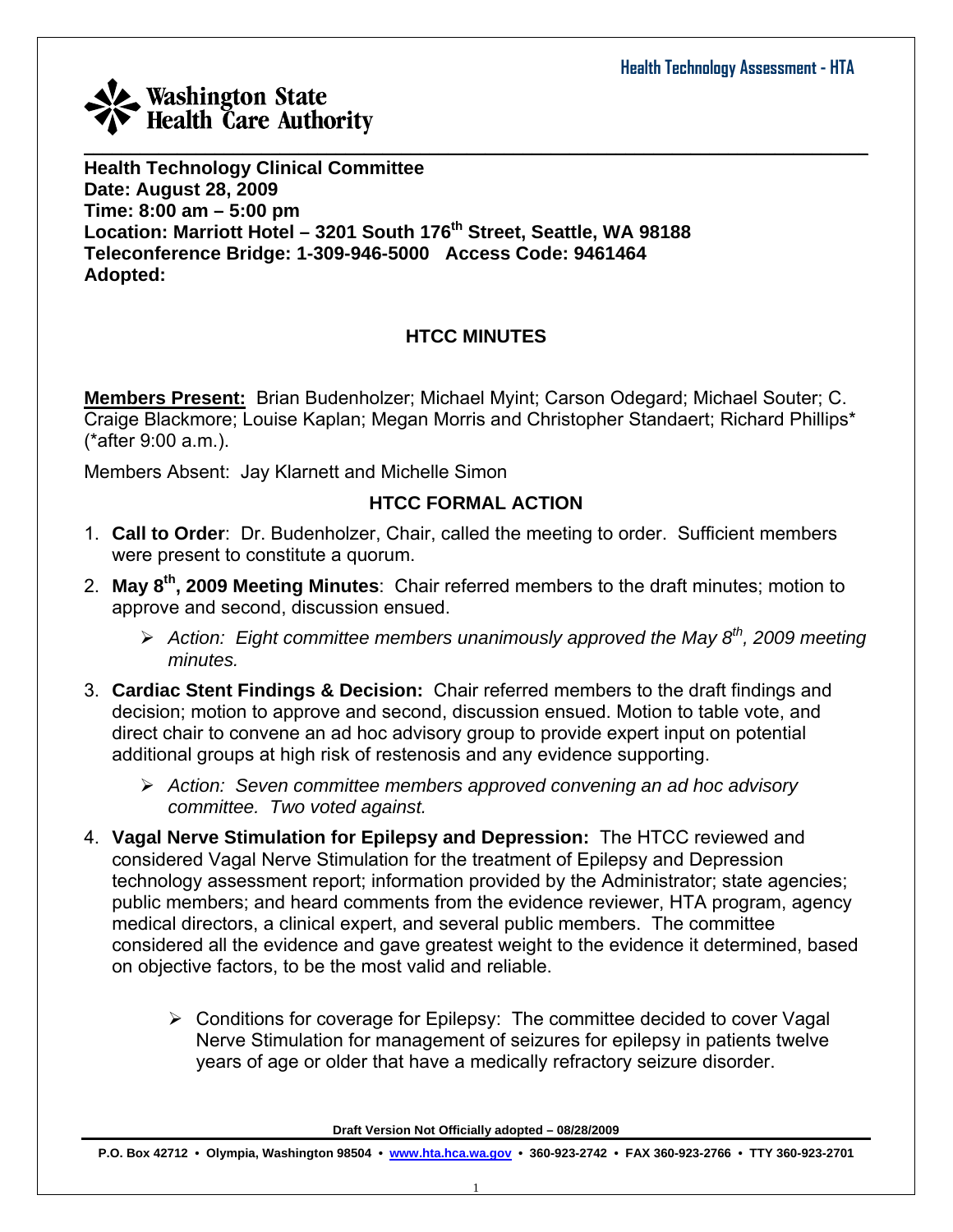| <b>HTCC COMMITTEE COVERAGE DETERMINATION VOTE</b> |                                                            |  |  |  |  |  |  |
|---------------------------------------------------|------------------------------------------------------------|--|--|--|--|--|--|
|                                                   | <b>Not</b><br>Covered<br><b>Unconditionally</b><br>covered |  |  |  |  |  |  |
| <b>Epilepsy</b>                                   |                                                            |  |  |  |  |  |  |
| <b>Depression</b>                                 | 9                                                          |  |  |  |  |  |  |

- ¾ *Action:* The committee chair directed HTA staff to prepare a Findings and Decision document on Vagal Nerve Stimulators reflective of the majority vote for final approval at the next pubic meeting.
- 5. **Bone Growth Stimulators:** The HTCC reviewed and considered the Bone Growth Stimulators technology assessment report; information provided by the Administrator; state agencies; public members; and heard comments from the evidence reviewer, HTA program, agency medical directors, a clinical expert, and several public members. The committee considered all the evidence and gave greatest weight to the evidence it determined, based on objective factors, to be the most valid and reliable.

| <b>HTCC COMMITTEE COVERAGE DETERMINATION VOTE</b>                                                                  |   |  |  |  |  |  |
|--------------------------------------------------------------------------------------------------------------------|---|--|--|--|--|--|
| Covered<br><b>Not</b><br><b>Under Certain</b><br>Covered<br><b>Unconditionally</b><br>covered<br><b>Conditions</b> |   |  |  |  |  |  |
| <b>Bone Growth Stimulators</b>                                                                                     | O |  |  |  |  |  |

- $\triangleright$  Conditions for coverage: The committee decided to cover with conditions Bone Growth Stimulators, conditions for coverage are consistent with Medicare's national coverage decision plus ultrasonic stimulation for treatment of fresh fractures that are at high risk of non-union.
- ¾ Medicare Covered conditions include:
	- *Electrical Noninvasive and Invasive Stimulator device is covered only for the following indications: (a)* Nonunion of long bone fractures (3 or more months ceased healing, 2 radiographs minimum 90 days apart); (b) Failed fusion, where a minimum of 9 months has elapsed since the last surgery; or adjunct to fusion for patients with a previously failed fusion and high risk of psuedarthrosis; and (c) Congenital psuedarthrosis (noninvasive only).
	- *Ultrasonic stimulator: (a)* Nonunion confirmed by 2 radiographs minimum 90 days apart and physician statement of no clinical evidence of fracture healing.
	- Non Covered Indications: (a) Nonunion of skull, vertebrae or tumor related; and (b) Ultrasonic stimulator – delayed fractures and concurrent use with other noninvasive stimulator.
- ¾ *Action:* The committee chair directed HTA staff to prepare a Findings and Decision document on Bone Growth Stimulators reflective of the majority vote for final approval at the next pubic meeting.

**Draft Version Not Officially adopted – 08/28/2009**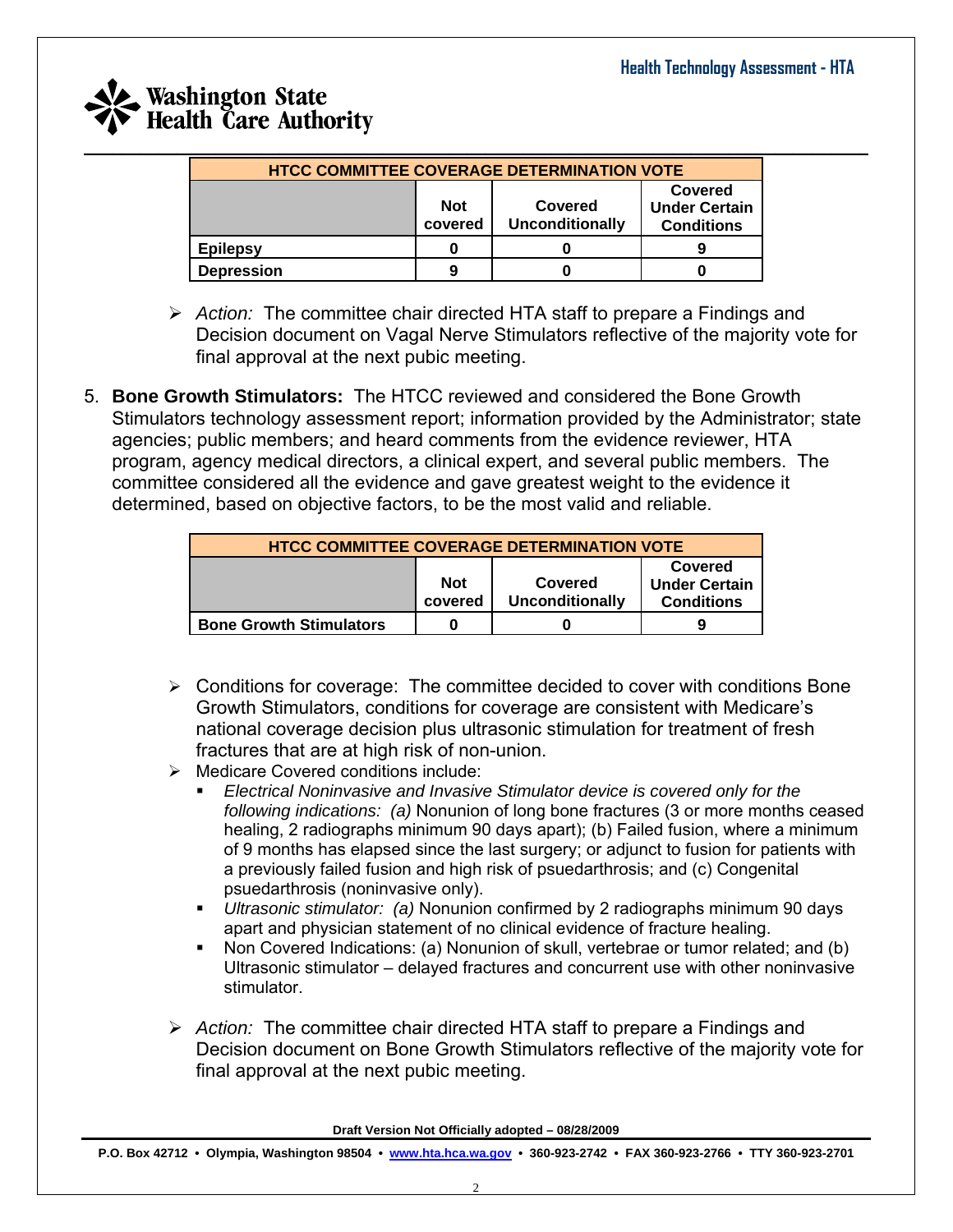## **SUMMARY OF HTCC MEETING TOPICS, PRESENTATION, AND DISCUSSION**

### **Agenda Item: Welcome & Introductions**

 $\checkmark$  The Health Technology Clinical Committee (HTCC) met on August 28<sup>th</sup>, 2009.

### **Agenda Item: Meeting Open and HTA Program Update**

Dr. Brian Budenholzer, HTCC Chair, opened the public meeting. Leah Hole-Curry, HTA Program Director, provided an overview of the agenda, meeting guide and purpose, room logistics, and introductions.

Leah Hole-Curry, HTA Program Director, provided an update on HTA program activities and outcomes.

 $\_$  , and the set of the set of the set of the set of the set of the set of the set of the set of the set of the set of the set of the set of the set of the set of the set of the set of the set of the set of the set of th

 $\checkmark$  Evidence Reports Underway: Calcium Scoring, Hip Resurfacing and Electrical Neural Stimulation (ENS) are currently underway with the vendor and the HTA program. Evidence Reports not yet started are Glucose Monitoring and Sleep Apnea Diagnosis and Treatment.

### **Agenda Item: Previous Meeting Business**

May 8<sup>th</sup>, 2009 Meeting Minutes: Chair referred members to the draft minutes and called for a motion and discussion. Minutes were circulated prior to the meeting and posted. No committee requests for changes were received.

¾ *Action: Eight committee members unanimously approved the May 8th, 2009 meeting minutes.* 

Cardiac Stents Findings and Decision:Chair referred members to the draft findings and decision and called for further discussion. (Postponed discussion to later in meeting to ensure attendance and input of late member).

- $\checkmark$  The committee met on May 8, 2009 to review the topic of bare metal versus drug eluting cardiac stents. The committee made a draft decision to cover bare metal stents, and cover drug eluting stents under certain conditions. The conditions are: cover for patients at high risk of restenosis, including patients with – diabetes, vessels smaller than 3 mm, or lesions longer than 15 mm.
- Subsequent to the meeting, staff drafted a Cardiac Stent Findings and Decision document based on committee discussion and direction and posted for comment. Comments were received from a committee member, 3 providers (Dr. Larry Dean, Dr. Steve Goldberg, and Providence Health & Services), and 3 professional groups (SCAI, Washington State Hospital Association and Swedish Heart & Vascular Institute). Commenter's expressed concerns or disagreement with the draft decision. Comments were collated and sent to committee members in advance. One commenter believed a technical error in the document was present and requested staff confirm through the hearing record accuracy. Staff confirmed accuracy and reported to committee.
- $\checkmark$  Based on public input and committee discussion, the committee would like additional expert input prior to finalizing the conditional coverage criteria, specifically around high risk groups. The committee agreed that the Chair would work with staff in convening an ad hoc advisory committee.
	- **Draft Version Not Officially adopted 08/28/2009**  ¾ *Action: Seven committee members approved convening an ad hoc advisory committee. One committee member voted against the formation of an ad hoc advisory committee.*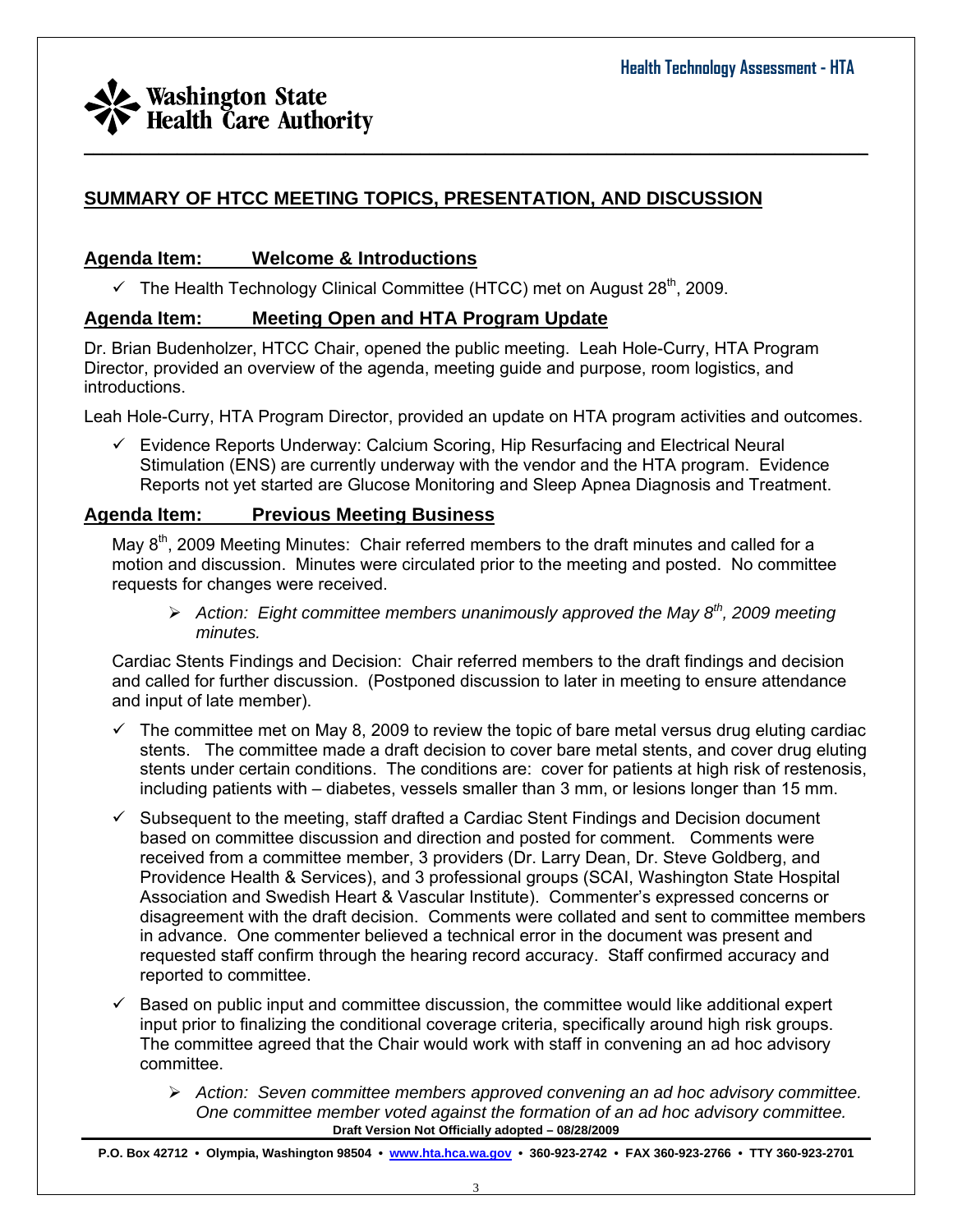## **Agenda Item: Vagal Nerve Stimulation for Epilepsy and Depression Topic Review**

 $\_$  , and the set of the set of the set of the set of the set of the set of the set of the set of the set of the set of the set of the set of the set of the set of the set of the set of the set of the set of the set of th

Leah Hole-Curry, HTA Program Director, introduced the first technology topic up for discussion:

 $\checkmark$  Vagal Nerve Stimulation for the treatment of Epilepsy and Depression: review of the evidence of the safety, efficacy and cost-effectiveness of Vagal Nerve Stimulation.

#### **Vagal Nerve Stimulation – Epilepsy and Depression**

- $\checkmark$  Epilepsy is a neurological condition impacting 2.3 million people in the US, with an estimated 600,000 experiencing complex partial seizures.
	- $\circ$  Epilepsy causes seizures that can involve loss of consciousness and may not be controlled by medication.
- $\checkmark$  Depression (major depressive disorder) is a mood disorder that affects approximately 18.8 million adults in the US annually.
	- $\circ$  Depression has a high recurrence rate and associated burden, interfering with ability to work, sleep, eat and function, and with symptoms from persistent sadness or anxiety to suicide.
	- $\circ$  The etiology of depression is unclear, and it appears that a variety of genetic, environmental and psychological factors may be involved in the onset of a depressive period.
- $\checkmark$  VNS first was clinically applied as an anti-convulsant in 1980s and is now being explored for disease beyond epilepsy, including depression.
- $\checkmark$  VNS stimulates the left vagus nerve using electrical signals generated by an implanted pulse generator. The vagus nerve carries sensory information to the brain from the head, neck, thorax and abdomen.
- $\checkmark$  Evolving understanding continues on the neurobiological effects of VNS therapy as a function of the different use parameters (frequency, intensity, pulse width, duration and dose).
- $\checkmark$  Exact mechanism of action by which VNS reduces clinical symptoms is not known, but imaging and clinical studies demonstrate brain function changes.
- $\checkmark$  One of several forms of therapeutic physical brain stimulation (both invasive and non-invasive) includes: electroconvulsive therapy (ECT), transcranial magnetic stimulation (TMS) and deep brain stimulation (DBS). Alternative treatments include: pharmacotherapy and brain surgery.
- $\checkmark$  VNS has been used as an adjunct treatment for epilepsy (most continue with medication) in patients 12 years of age or older, who continue to suffer from partial-onset seizures, generally with: a seizure frequency of at least six per month while on antiepileptic medication, and who have either failed surgical treatment or are not suitable surgical candidates.
	- $\circ$  VNS was recently approved as an adjunct to treat major treatment resistant depression in persons over 18 years of age.
- $\checkmark$  Treatment expectation with VNS is a reduction in frequency and severity and length of seizures or depressive episodes.

**Draft Version Not Officially adopted – 08/28/2009**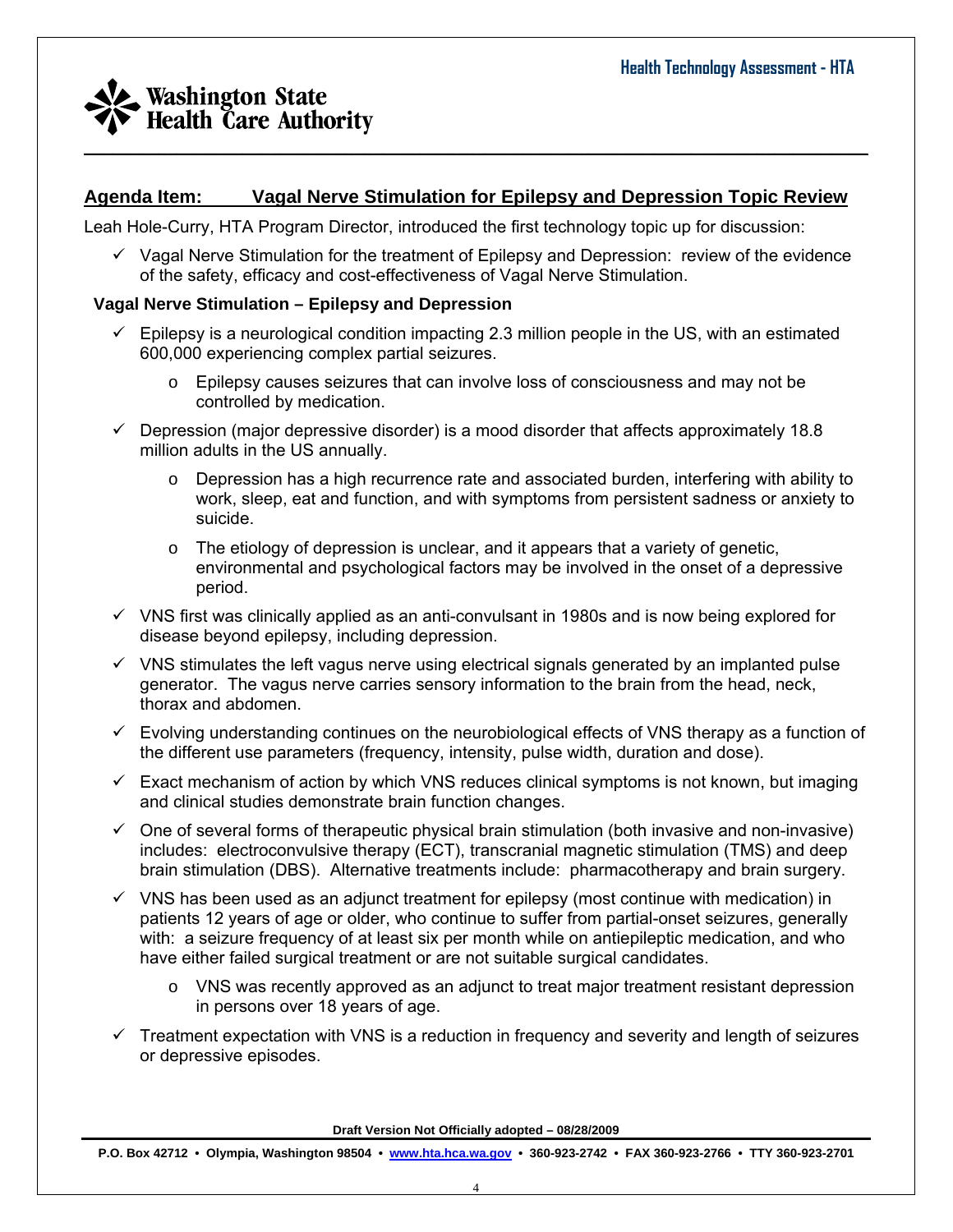$\checkmark$  VNS Complications: Changing the stimulation parameters reverses many minor complications such as voice changes while others are permanent or may require device explantation. VNS may increase depression and suicide ideation and suicide attempts.

 $\_$  , and the set of the set of the set of the set of the set of the set of the set of the set of the set of the set of the set of the set of the set of the set of the set of the set of the set of the set of the set of th

- $\checkmark$  FDA Approval:
	- $\circ$  1997 FDA approval to treat medically refractory, complex partial seizures in patients over age 12.
	- $\circ$  2005 FDA approval as adjunct to treat chronic or recurrent depression in patients over 18 years of age experiencing major depressant episode without sufficient response to four or more adequate antidepressant treatments.
- $\checkmark$  Medicare Coverage and Clinical Guidelines:
	- o There is a National Medicare policy on VNS for both epilepsy and depression (VNS policy for Epilepsy did not cite evidence, but depression policy does) --
		- VNS is a reasonable and necessary for patients with medically refractory partial onset seizures for whom surgery is not recommended or for whom surgery has failed (1999).
		- VNS is not reasonable and necessary for resistant depression (2007).
	- o VNS Clinical Guidelines for Epilepsy
		- Three cited in report two supports FDA indicated use, one does not (MSAC, Australia, 2008; British Medical Journal Review, 2009; and NICE, England, 2004).
	- o VNS Clinical Guidelines for Depression
		- Three cited in report all concluding insufficient evidence to recommend (California Technology Assessment Forum, CTAF, 2006; Institute for Clinical Systems Improvement, ICSI, 2009; and Kaiser Permanente Care Management Institute, 2006).

### **Agenda Item: Public Comments**

- $\checkmark$  Scheduled Public Comments: No scheduled public comments.
- $\checkmark$  Open Public Comments: Three individuals provided comments during the open portion (limited to three minute comments):
	- o Stan Jackson, Cyberonics, manufacturer, provided a statement on coverage for VNS, including a New York Blue Cross Blue Shield plan that covered VNS after reviewing evidence.
	- $\circ$  Brent Herrmann, Epilepsy Foundation NW, provided a statement regarding the positive impacts on quality of life that VNS has for epileptic individuals.
	- o Ryder Guinn, neurosurgeon at Swedish Medical Center, representing himself, provided a statement that evidence shows measurable benefit even though patients and level of difference is unknown.

**Draft Version Not Officially adopted – 08/28/2009**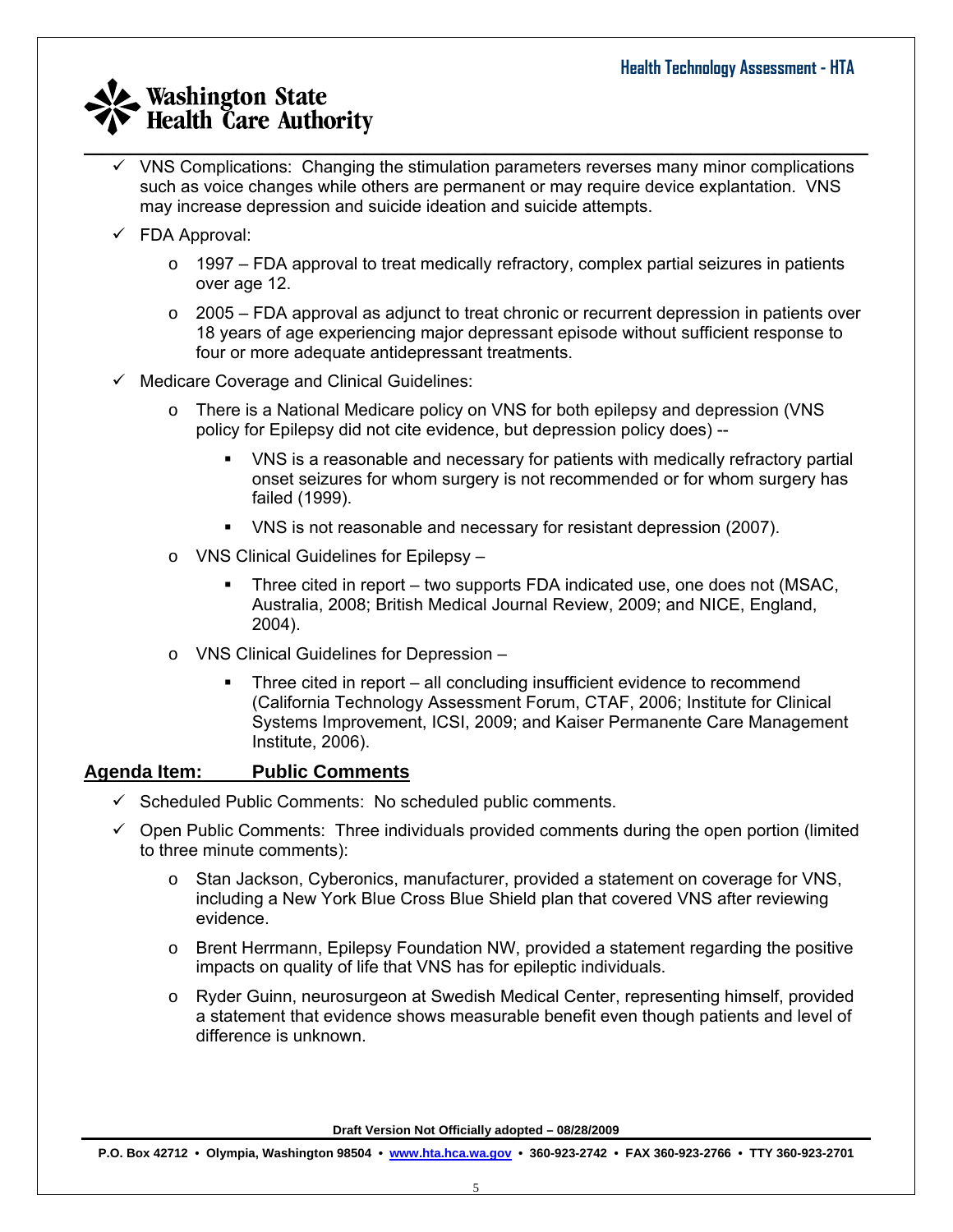#### $\_$  , and the set of the set of the set of the set of the set of the set of the set of the set of the set of the set of the set of the set of the set of the set of the set of the set of the set of the set of the set of th **Agenda Item: Vagal Nerve Stimulation Topic – Agency Data**

Dr. Nancy Fisher, Health Care Authority (HCA) Medical Director, presented to the committee the agency utilization and outcomes for Vagal Nerve Stimulation.

- $\checkmark$  Key agency concerns for prioritization:
	- $\circ$  Efficacy concerns High: adjunct treatment; patient selection and stimulation parameters are still under study. Low evidence, but pressure to diffuse to uses other than anti-convulsant.
	- $\circ$  Safety concerns High: VNS implantation and surgical risk; long term use unknowns and may increase suicide ideation. The etiology of depression is unclear, and it appears that a variety of genetic, environmental, and psychological factors may be involved in the onset of a depressive period.
	- $\circ$  Cost concerns High: about over or mis-utilization and expansion to other treatment areas, and cost of additional (not replacement) treatment if no or little advantage.
- $\checkmark$  Implantation Procedure by Conditions for Vagal Nerve Stimulation --

UMP & Medicaid Only (2003 – 2008) - 138 procedures

 $\checkmark$  Total \* Payments for Vagus Nerve Stimulators --

UMP & Medicaid Only (2003 – 2008)

|                        | 2003 | 2004 | 2005                                                            | 2006    | 2007    | 2008                                                                 | Total       |
|------------------------|------|------|-----------------------------------------------------------------|---------|---------|----------------------------------------------------------------------|-------------|
| Epilepsy               |      |      |                                                                 |         |         | \$74,053   \$312,322   \$276,473   \$371,855   \$510,892   \$407,164 | \$1,952,758 |
| Depression $  $12,514$ |      | \$0  | \$0                                                             | \$7,426 | \$1,020 | \$1,240                                                              | \$22,200    |
| Total                  |      |      | \$86,567  \$312,322  \$276,473  \$379,281  \$511,912  \$408,404 |         |         |                                                                      | \$1,974,958 |

*\* Total includes inpatient, outpatient, implantations, revisions, removals, analysis, and medical devices \*\* Average expense of NCP \$1,974,958/138 =\$14,310*

- $\checkmark$  VNS Challenges: plethora of clinical complications; close monitoring; difficulty in titrating stimulation dose; and treatment of effect delayed in epilepsy, unknown for depression.
- $\checkmark$  Agency Recommendations:
	- $\triangleright$  Epilepsy: complex partial seizures cover with conditions. Other seizure disorders no coverage.
	- $\triangleright$  Depression: major depressive disorder (MDD) no coverage. Bipolar disorder no coverage.
	- $\triangleright$  Consistent with CMS and other health plans and evidence-based coverage policies.

### **Agenda Item: Evidence Review Presentation**

Hayes, Inc. presented an overview of their evidence report on Vagus Nerve Stimulation for Epilepsy and Depression.

 $\checkmark$  Epilepsy Scope: PICO approach --

**Draft Version Not Officially adopted – 08/28/2009**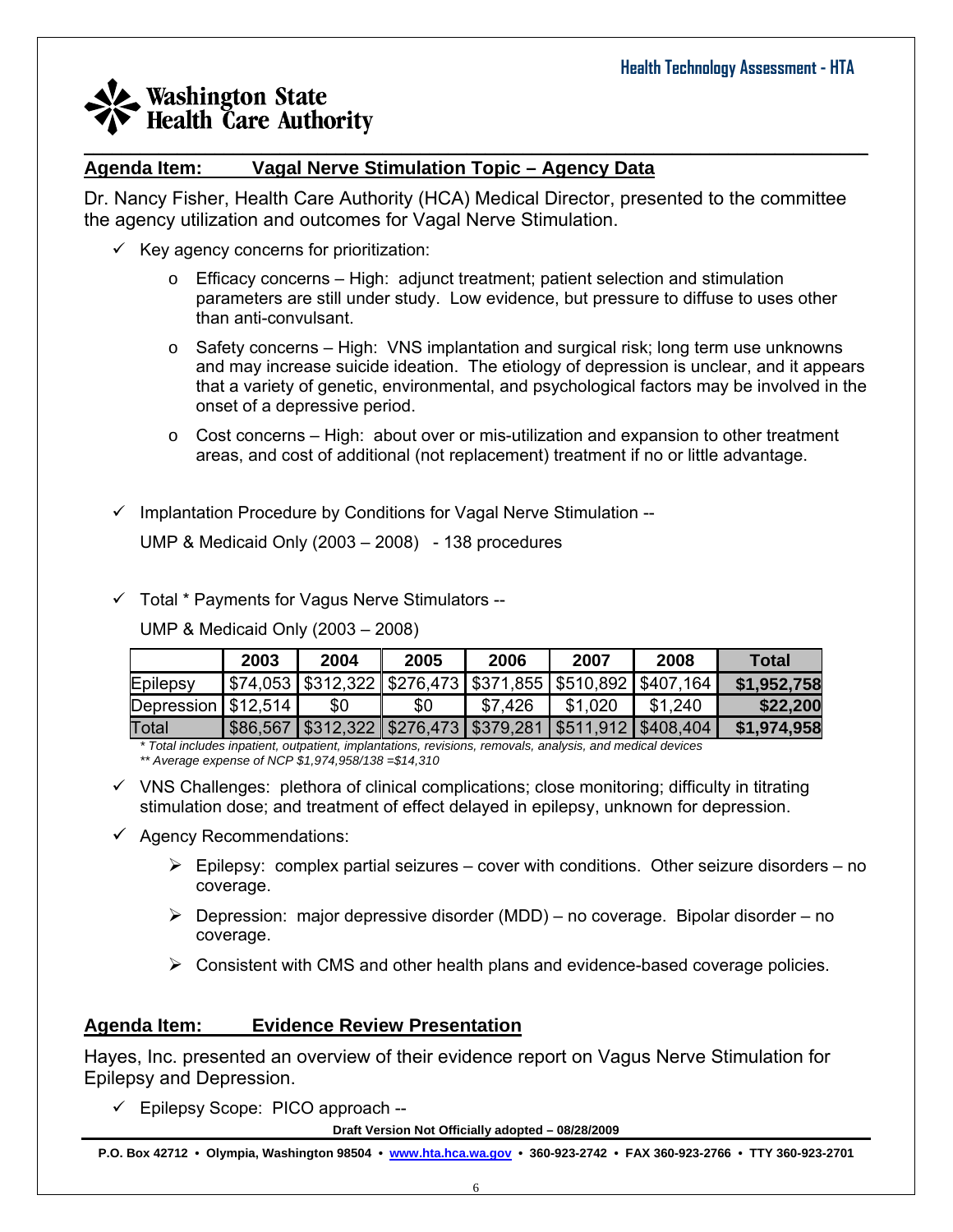- $\_$  , and the set of the set of the set of the set of the set of the set of the set of the set of the set of the set of the set of the set of the set of the set of the set of the set of the set of the set of the set of th o Population: Adults and children with medically intractable epilepsy
	- o Intervention: VNS as an adjunct to medical treatment
	- o Comparators: Sham-VNS, antiepileptic medication, surgical resection
	- o Outcomes: Seizure severity; duration; frequency; quality of life; complications
	- $\checkmark$  Vagus Nerve Stimulation is a programmable pulse generator implanted into the patient's chest that delivers current via electrodes attached to the vagus nerve. VNS has adjustable stimulation parameters, and a magnet can be used to control stimulation.
	- $\checkmark$  Clinical Overview: VNS was introduced as a treatment for intractable partial epilepsy in 1997. Approximately 2.3 million people in the US have epilepsy. 600,000 experience partial complex seizures. 33% of patients have inadequate seizure control.
		- o Resective brain surgery can be effective in some patients but carries significant risk to the patient.
	- $\checkmark$  Literature Search: Previous Hayes reports (2007); MEDLINE/EMBASE (2007 to July 2009) and websites of MED Project core sources. Selection: meta-analysis / systematic reviews; primary studies (not in systematic reviews) that included – prospective controlled and uncontrolled studies > 10 patients; and retrospective studies > 50 patients (other types of seizures, young children, long-term follow-up).
	- $\checkmark$  Selected Reviews and Studies: 1 Cochrane meta-analysis was included; and 30 primary studies were included – 2 randomized controlled trials (RCTs); 4 nonrandomized controlled trials; and 33 uncontrolled studies.
	- $\checkmark$  Effect of VNS on Seizure Control in Partial Epilepsy
		- $\circ$  VNS reduced seizure frequency by 24.5% to 27.9% from baseline compared with 6.1% to 15.2% in sham VNS.
		- o Overall, 21% to 75% of patients experienced at least a 50% mean reduction.
		- o Treatment benefit was maintained for up to 10 years.
		- $\circ$  Adults and children older than 12 years of age seem to benefit equally from the treatment.
	- $\checkmark$  Generalized Seizures and Lennox-Gastaut Syndrome limited evidence was available for generalized seizures and Lennox-Gastaut syndrome. VNS therapy may be effective for these types of seizures, but the quality of the evidence was poor. Controlled studies are needed to confirm results.
	- $\checkmark$  Effect of VNS on Quality of Life in Epilepsy the effect of VNS on quality of life is unclear. While VNS improved elements of quality of life in some patients, the specific number and type of improvements were inconsistent among studies. However, insufficient power to detect a significant effect makes interpretation of these results difficult.
	- $\checkmark$  Safety of VNS for Epilepsy safety data for VNS are available for a time frame of up to ten years.
		- o Most common complications: voice alterations, hoarseness, cough, pain, dyspnea, infection, paresthesia, headache and pharyngitis.

**Draft Version Not Officially adopted – 08/28/2009**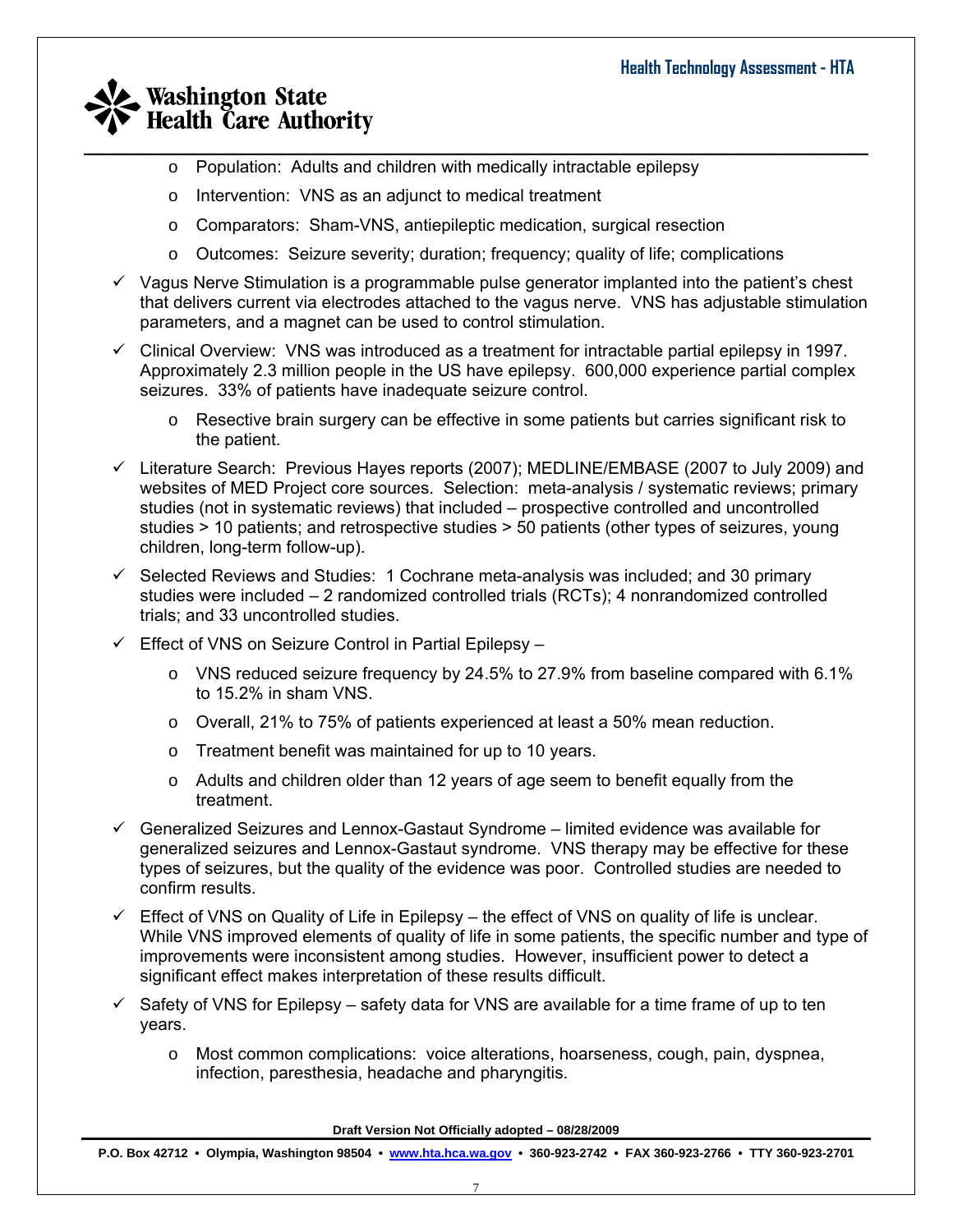- $\_$  , and the set of the set of the set of the set of the set of the set of the set of the set of the set of the set of the set of the set of the set of the set of the set of the set of the set of the set of the set of th • These problems were generally mild, decreased over time, or could be resolved by changing device parameters.
	- o There is no indication that VNS increases the incidence of Sudden Unexpected Death in Epilepsy (SUDEP).
	- $\checkmark$  Differential Effectiveness there is currently insufficient evidence to suggest that effectiveness may vary by patient characteristics and predictors of a treatment response have not been established. However, the current evidence from small pilot studies suggests that VNS may also be effective in patients 12 years of age or younger and those older than 50 years of age. VNS may be more effective for patients who had no previous surgical treatment for epilepsy.
	- $\checkmark$  Economic Evaluations six economic evaluations were identified and summarized. All indicated cost savings from significant decrease in healthcare utilization, e.g., avoidance of ER visits (\$3,000 per year in 1 study; 99% decline in another).
	- $\checkmark$  Conclusions and Discussion Synopsis of Evidence: there is high quality evidence from RCTs and long-term studies regarding the benefit and safety of VNS to conclude that VNS reduces seizure rates in some patients older than 12 years of age with medically refractory partial seizures who are not suitable candidates for surgery or in whom surgical treatment has failed.
		- $\circ$  Low Quality Evidence: (1) that VNS may also benefit some patients with generalized seizures or Lennox-Gastaut syndrome and (2) that VNS may also benefit patients younger than 12 years of age.
	- $\checkmark$  Conclusions and Discussion Translation to Policy / Practice: patients with chronic, severe, medication-resistant epilepsy have few treatment options. Not all patients respond to VNS treatment and response may vary considerably among patients. Patients who had previously undergone antiepileptic surgery may benefit less from VNS. Risks and benefits of VNS versus epilepsy surgery have to be taken into consideration.
	- $\checkmark$  Depression Scope: PICO Approach
		- o Population: Patients with chronic, severe, treatment-resistant MDD or bipolar disorder
		- o Intervention: VNS as an adjunct to medical treatment
		- o Comparators: Pharmacotherapy, psychotherapy, electroconvulsive therapy, sham treatment
		- $\circ$  Outcomes: Changes in depression severity, complications, quality of life, function, length of depression-related hospitalization, number of required psychiatric treatments.
	- $\checkmark$  Clinical Overview: Depression is a mood disorder that affects approximately 5% to 10% of adults. Major depressive episodes are treated pharmacologically or with electroconvulsive therapy (ECT). VNS is being investigated for the treatment of chronic, severe, treatmentresistant major depressive disorder and bipolar disorders.
	- $\checkmark$  Policy Overview: One estimate is that 200,000 patients have treatment-resistant major depression. In July 2005, the FDA approved the VNS Therapy™ System (Cyberonics, Inc.) for treatment-resistant depression (FDA, 2005).
		- o CMS does not cover VNS as a treatment for depression at this time (CMS, 2009).
	- $\checkmark$  Literature Search: Previous Hayes reports (2005); MEDLINE/EMBASE (2005 to June 2009) and websites of MED Project core sources. Selection: meta-analysis; primary studies (not in

**Draft Version Not Officially adopted – 08/28/2009**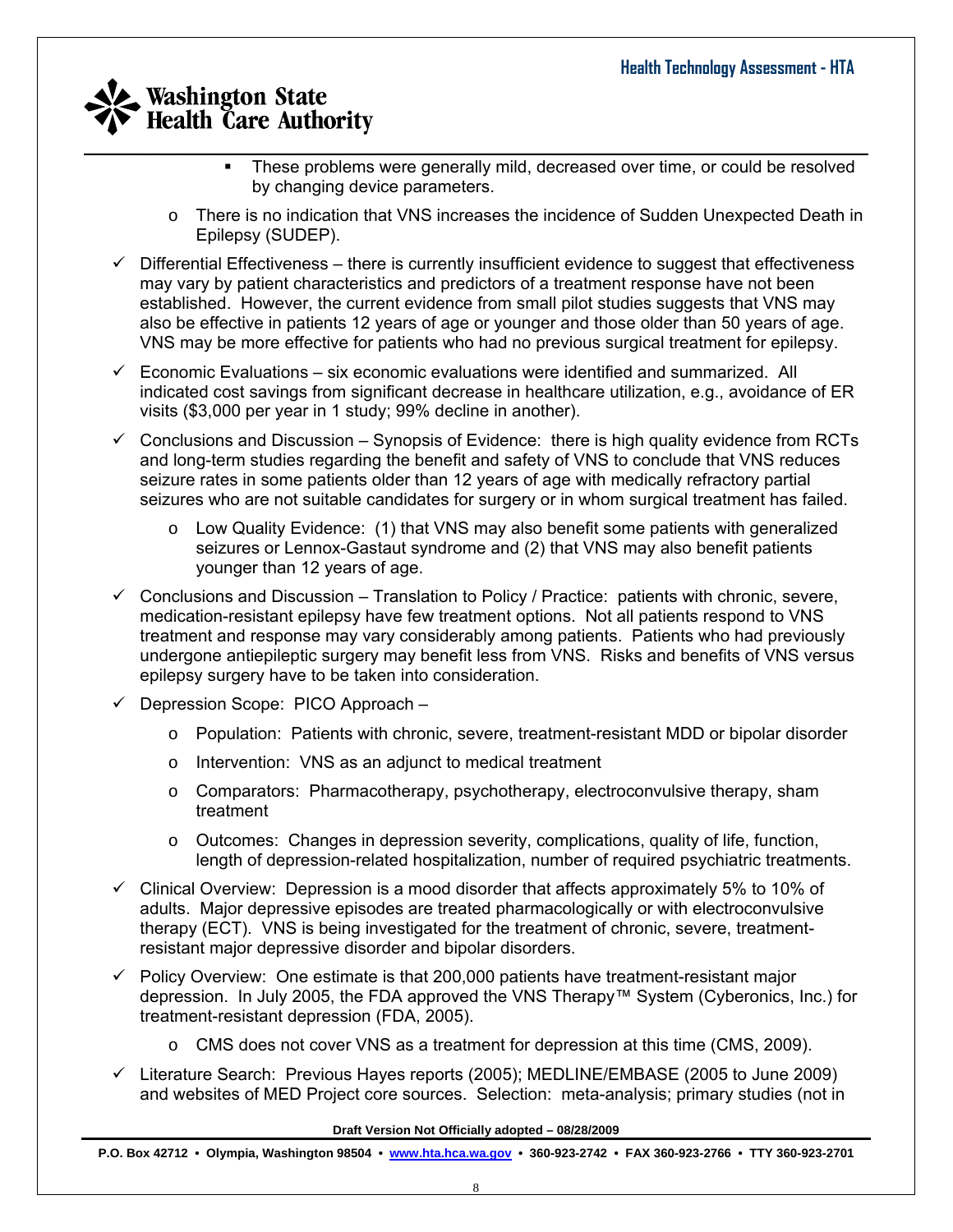$\_$  , and the set of the set of the set of the set of the set of the set of the set of the set of the set of the set of the set of the set of the set of the set of the set of the set of the set of the set of the set of th systematic reviews) that included – prospective controlled and uncontrolled studies > 10 patients; and retrospective studies > 50 patients.

- $\checkmark$  Selected Reviews and Studies: 1 double-blind, randomized, parallel-group, sham-controlled study of VNS for treatment-resistant depression (D02 trial); 1 small, prospective, open-label study using sex-matched and age-matched controls (MDD); and 5 uncontrolled studies.
- $\checkmark$  Effect of VNS on the Severity of Depression RCT showed no significant difference between active (n=112) and sham VNS (n=110) in treatment response rates (15.2% versus 10.0, respectively; P=0.251). There were no significant differences between active and sham VNS groups for 4 of 5 scales used as secondary measures of efficacy.
	- $\circ$  Data analysis without adjustment for confounding factors suggests that VNS plus standard treatment was superior treatment alone.
	- $\circ$  Medium-Term Effectiveness patients who respond to the treatment at 3 or 13 months are likely to maintain the response for up to 24 months.
		- A concern for these studies is that they used a lower threshold for the definition of responders; therefore, if the response rates had been based on the original threshold, actual long-term response rates might be lower. Lastly, the study was uncontrolled, thus the potential for bias.
- $\checkmark$  Safety of VNS for Depression worsening of depression and attempted suicides occurred but was not correlated with VNS use. Medium-term safety data were only available from uncontrolled trials for up to 2 years.
	- $\circ$  In the RCT (D02 trial, n=235): device explantation due to infection in 1 patient and 1 suicide in the active VNS group. Other complication rates were similar between active and sham treatment.
- $\checkmark$  Differential Effectiveness the evidence is insufficient to establish patient selection criteria for VNS in patients with treatment-resistant depression, and significant predictors of response have not yet been identified.
- $\checkmark$  Economic Evaluations 2 economic evaluations identified and summarized. Both projected substantial cost savings. However, since efficacy has not been proven, economic evaluations cannot substantiate cost-effectiveness.
- $\checkmark$  Conclusions and Discussion Synopsis of Evidence: the currently available evidence is of low overall quality and does not support the use of VNS as an adjunct therapy in adult patients with treatment-resistant MDD and bipolar disorders. While a moderate treatment effect was observed in the uncontrolled studies, the only randomized controlled study failed to demonstrate a statistically significant difference in primary outcomes after 10 weeks of active or sham VNS.

## **Agenda Item: HTCC Vagal Nerve Stimulation for Epilepsy and Depression Discussion and Findings**

Brian Budenholzer, Committee Chair, led a discussion of the evidence related to the safety, efficacy, and cost effectiveness of Vagal Nerve Stimulators beginning with identification of key factors and health outcomes, and then a discussion of what evidence existed on those factors.

### **1. Evidence availability and technology features**

**Draft Version Not Officially adopted – 08/28/2009**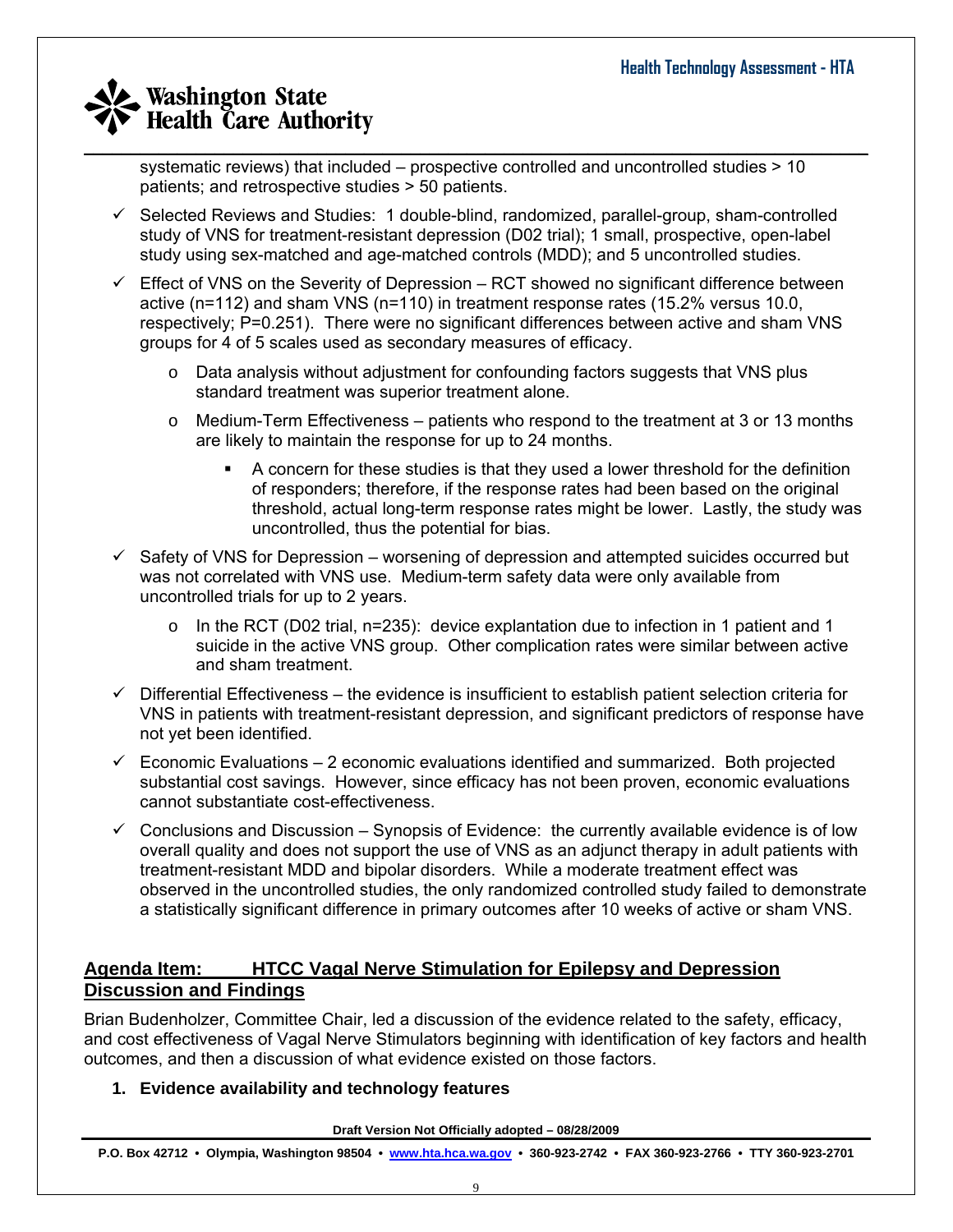- 1.2 Vagal Nerve Stimulation Epilepsy. The evidence based technology assessment report identified a relatively large amount of literature. The reviews and studies selected for this detailed review included one meta-analysis (Privitera, 2002), and 39 primary studies. The primary studies consisted of data from two randomized trials, four nonrandomized controlled trials, and 33 uncontrolled studies. The body of evidence reviewed involved studies with 13 to 454 patients, as well as registry data for 4,743 patients with medically refractory epilepsy syndromes and one retrospective analysis involving 1,819 patients of the incidence of sudden death in epilepsy (SUDEP).
- 1.3 Vagal Nerve Stimulation Depression. The evidence based technology assessment report did not identify a meta-analysis that met the criteria for review. The majority of the available evidence regarding the safety and efficacy of VNS for treatment-resistant depression comes from studies funded by or performed in collaboration with Cyberonics (2009) in patient groups ranging from 9 to 235. Overall, the manufacturer planned and/or executed six studies, although, to date, complete data sets have not been published for all of the studies. The search of the peer-reviewed literature identified the following controlled studies: one doubleblind, randomized, parallel-group, sham-controlled study; one post hoc comparative analysis; one nonrandomized comparison study; and one small, prospective, open-label study. The remaining evidence was from five uncontrolled studies. There were two articles reporting on the prospective, uncontrolled extensions of the RCT. There were six articles reporting data from one open-label, nonrandomized, uncontrolled clinical study. One study reported on the results of a prospective, open-label, single-arm study. Finally, the evidence also included one small, prospective, open-label, single-arm pilot study of VNS for chronic treatment-resistant depression; and one prospective, open-label, single-arm study investigating VNS in patients with rapid cycling bipolar disorder.
- 1.4 The committee also reviewed information provided by the Administrator, state agencies, and public members; and heard comments from the evidence reviewer, HTA program, agency medical director, subject matter experts; and several public members.

### **2. Evidence about the technology's safety**

The committee discussed multiple key factors and health outcomes that were important for consideration in their overall decision on whether the technology is safe. Summary of committee considerations follows.

- 1.5 Mortality the evidence based technology assessment report indicated little evidence of increased mortality.
	- Specific to epilepsy, no evidence that VNS increases incidence of Sudden Unexpected Death in Epilepsy, rates from one cohort study of overall death were 4.1 per 1000 for VNS patients and 4.5 per 1000 in cohort.
	- Specific to depression, evidence is more limited, and the one RCT reported one death due to suicide in VNS group. Worsening of depression and attempted suicides occurred, but evidence does not yet correlate to VNS use; data more short term (2 year).
- 1.6 Morbidity the evidence based technology assessment report indicated data on complications related to epilepsy were available up to ten years and depression up to two years. Most common complications were mild including: voice alterations, hoarseness, cough, pain, dyspnea, infection, paresthesia, headache, and pharyngitis. Additional complications reported related to treatment for depression included: attempted suicide, suicide ideation, worsening of depression, manic episodes, agitation, hypomania, and cardiovascular events.
	- Committee identified dyspnea as potentially more significant concern, with the evidence based technology assessment reporting one RCT rate of dsypnea at 25% in VNS group.

#### **Draft Version Not Officially adopted – 08/28/2009**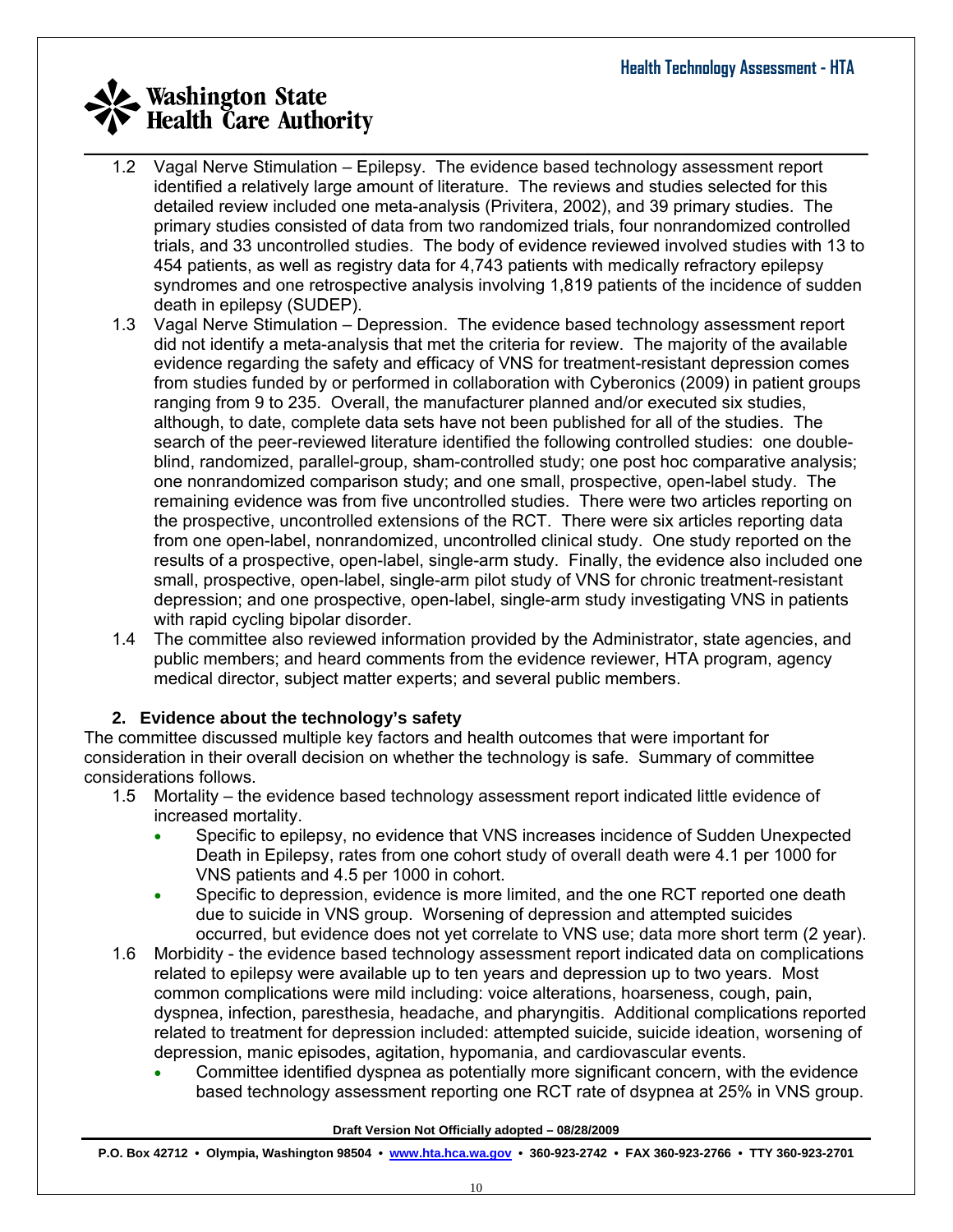$\_$  , and the set of the set of the set of the set of the set of the set of the set of the set of the set of the set of the set of the set of the set of the set of the set of the set of the set of the set of the set of th 1.7 The evidence based technology assessment report indicated that evidence for pediatric patients demonstrated similar adverse effects, though the evidence base is small, pilot studies and follow up length is not as long.

### **3. Evidence about the technology's efficacy and effectiveness**

The committee discussed multiple key factors and health outcomes that were important for consideration in their overall decision on whether the technology is effective. Summary of committee considerations follows.

- 1.8 Epilepsy Reduction in severity or frequency of seizure is the primary outcome measured. The treatment does not cure or eliminate seizures, though one comparator -surgical treatment's goal is to eliminate seizures.
	- Effect of VNS on Seizure Control in Partial Epilepsy two randomized placebo controlled trials (n=312) reduced seizure frequency by 25% from baseline compared with 6.1% to 15.2% in sham VNS. Sample size and use of sham treatment (low pulse) strengthened results as VNS can be felt. Overall, 21% to 75% of patients experienced at least a 50% mean reduction. Treatment benefit was maintained for up to 10 years.
	- One prospective study is available for generalized Seizures and Lennox-Gastaut Syndrome (n=78) – the limited evidence suggests VNS therapy may be effective for these types of seizures, but the quality of the evidence was poor. Controlled studies are needed to confirm results.
	- Insufficient evidence related to population characteristics, but small pilot studies of patients under 12 and older than 50 with no previous surgical treatment may be responsive to VNS; those with higher baseline seizure and who were older with onset of seizures may benefit more.
- 1.9 Depression Reduction in severity or frequency of depressive episodes is the primary outcome measured. The evidence based technology assessment report indicates one randomized control trial with 235 patients and a placebo lasting 12 weeks did not demonstrate a statistically significant difference.
	- Treatment is potentially investigated for chronic, severe, treatment resistant major depression disorder or bipolar disorder. Definition is not uniformly defined in literature.
	- The evidence based technology assessment report also provided information on the different instruments to measure changes in depression, and indicating a threshold of more than 50% change over baseline generally considered clinically meaningful; however the final scores must also be taken into account as changes can be misleading if the final scores still fall below the threshold for severe depression. Additionally, comparators varied in studies and may confound results, especially if comparator treatments changed during study.
	- Limited uncontrolled trials produced conflicting results compared to standard treatment and had substantial limitations beyond study design in that significant heterogeneity among comparison groups was not adjusted for in one study, and a lower than originally defined threshold for "responders" was adopted in a second study.
	- All studies were industry sponsored or supported.
- 1.10 Quality of Life: The evidence based technology report included quality of life as a key outcome.
	- Epilepsy related quality of life data is of moderate level with inconsistent results which may be due to insufficient power to detect difference.

#### **Draft Version Not Officially adopted – 08/28/2009**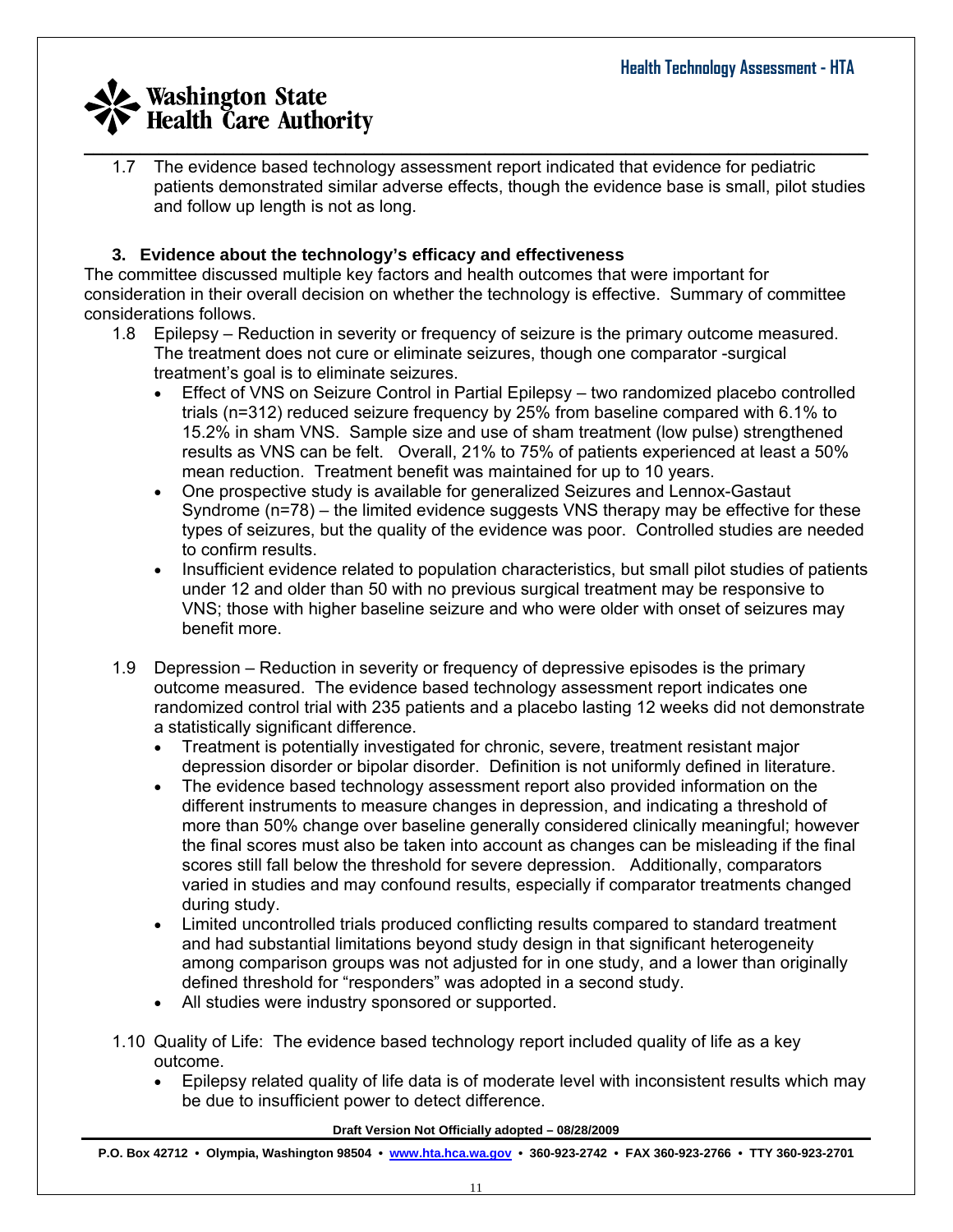• Depression related quality of life data was not separately reported from the depression rating scales.

### **4. Evidence about the technology's value and cost-effectiveness**

The committee discussed multiple key factors that were important for consideration in their overall decision on whether the technology has value and is cost-effective. Summary of committee considerations follows.

- 1.11 Epilepsy the technology assessment report indicated that several small European studies conclude VNS could be cost-effective by reduction in unplanned hospital and other treatment costs by average of \$3000 per patient (N= 20 and 19 patients).
- 1.12 Depression the technology assessment report included two economic evaluations; however, when efficacy has not been proven, economic evaluations cannot substantiate costeffectiveness.

### **Medicare Decision and Expert guidelines**

Committee reviewed and discussed the Medicare coverage decision and expert guidelines as identified and reported in the technology assessment report.

Epilepsy –

- Centers for Medicare and Medicaid Services (1999) there is a national coverage decision (NCD) relating to Vagal Nerve Stimulators for Epilepsy. The NCD states that VNS is reasonable and necessary for patients with medically refractory partial onset seizures for whom surgery is not recommended or for whom surgery has failed.
- Guidelines three guidelines were stated in the technology assessment evidence report, those included: (1) MSAC, Australia, 2008, VNS is reasonably safe in context of the condition being treated but insufficient evidence of effectiveness and net benefit of VNS for patients with medically refractory epilepsy; (2) Clinical Evidence: British Medical Journal Review, 2009, reported high level VNS may reduce seizure frequency in people with partial seizures that are refractory to medication, complications and long term effect unknown; and (3) NICE, 2004, VNS indicated for use as an adjunctive therapy in reducing the frequency of seizures in children and adults who are refractory to antiepileptic medication and who are not suitable candidates for resective surgery. VNS is indicated for patients with epileptic disorder with predominantly partial seizures, with or without secondary generalized epilepsy, and generalized epilepsy.

Depression –

- Centers for Medicare and Medicaid Services (2007) there is a national coverage decision (NCD) relating to Vagal Nerve Stimulators for Depression. The NCD states that VNS is not reasonable and necessary for resistant depression (not covered).
- Guidelines three guidelines were included in the technology assessment evidence report, those included: (1) CTAF, 2006, concluded that VNS for depression does not meet criteria four and five for effectiveness and improvement of health outcomes in treatment resistant depression; (2) ISCI, 2009, concluded that quality of evidence currently does not meet ICSI's threshold for recommendation; and (3) Kaiser Permanente Care Management, 2006, concluded insufficient evidence to recommend VNS.

### **Committee Conclusions**

Having made findings as to the most significant and relevant evidence regarding health outcomes, key factors and identified evidence related to those factors, primarily based on the evidence based technology assessment report, the committee concludes:

#### **Draft Version Not Officially adopted – 08/28/2009**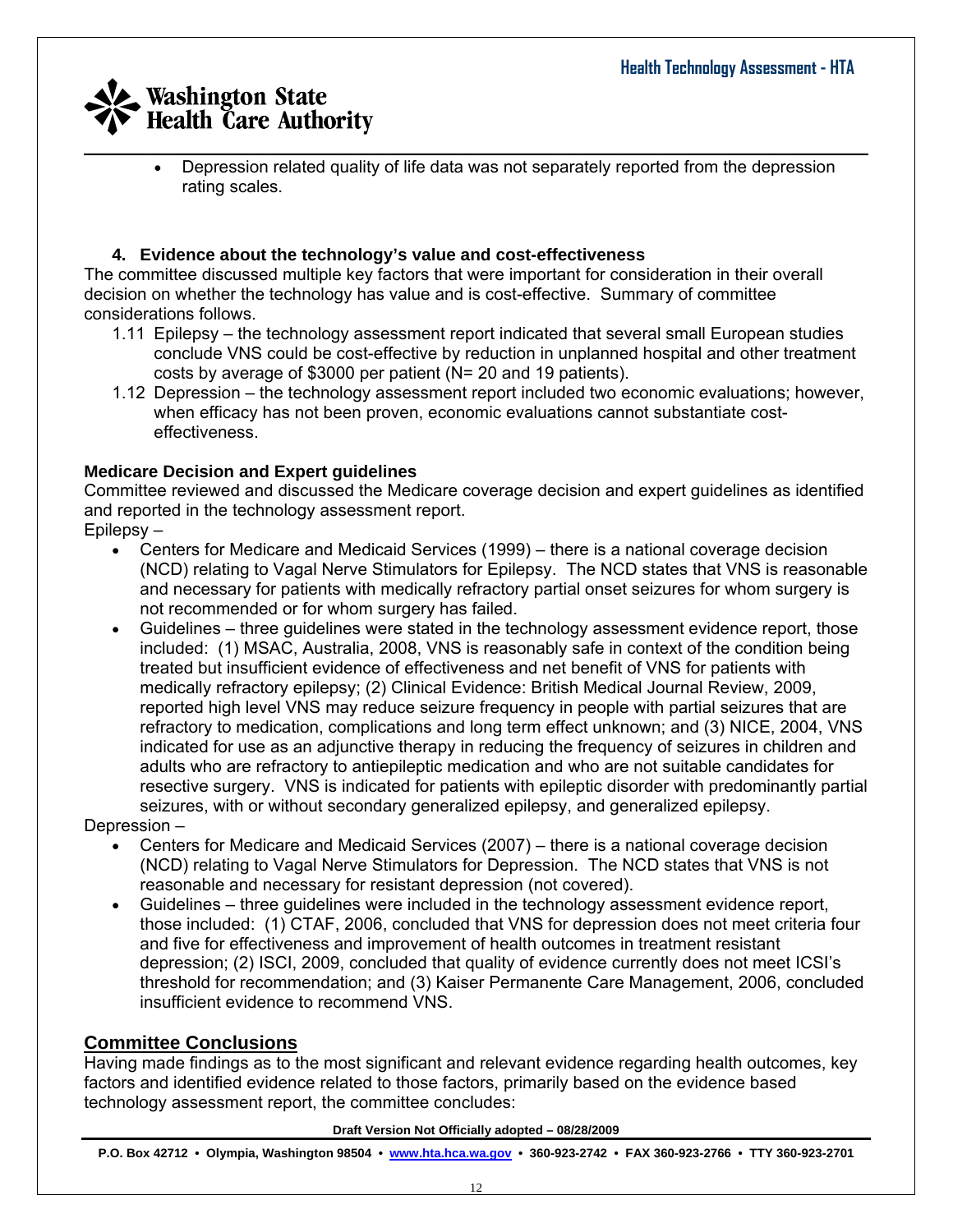

### **1. Evidence availability and technology features**

The committee concludes that the best available evidence on vagus nerve stimulators has been collected and summarized. The evidence is comprehensive and robust:

1.1. Evidence from meta-analysis and several well designed randomized, controlled trials, with adequate participants, appropriate controls or alternative(s), and patient centered outcomes were available for epilepsy treatment.

 $\_$  , and the set of the set of the set of the set of the set of the set of the set of the set of the set of the set of the set of the set of the set of the set of the set of the set of the set of the set of the set of th

- 1.2. Patients with medically refractory epilepsy who are unsuccessful or non-surgical candidates have few treatment alternatives and face difficult and sometimes severe complications from the disease.
- 1.3. Evidence from one controlled trial and several other trials is available on VNS for medically refractory depression; a condition that has serious impacts and few additional treatment options.

### **2. Is it safe?**

The committee concludes that the comprehensive evidence reviewed shows that the VNS technology is safe compared with alternative management for epilepsy and unproven compared to alternative management for depression. Key factors to the committee's conclusion included:

- 2.1. Mortality the committee agreed with the evidence report conclusions that indicated little evidence of increased mortality generally, but remain concerned with the suicide death reported in the VNS treatment group related to depression and overall more limited evidence and follow up length in studies for depression treatment.
- 2.2. Morbidity the committee generally agreed with the evidence report conclusions that most adverse effects were mild, especially in comparison with epilepsy condition specifically, and based on explantation or voluntary termination could be addressed.
- 2.3. Committee identified dyspnea as potentially more significant concern, with the evidence based technology assessment reporting one RCT rate of dsypnea at 25% in VNS group.
- 2.4. Committee discussed rate of explantation or voluntary termination (not well reported) in relation to harms because the device can be removed or turned off to alleviate some complications thus limiting the magnitude of adverse effect, and as factor or proxy for how severe complications might be (group voluntarily discontinued).
- 2.5. The committee found evidence insufficient on safety for use in pediatric (under 12) given the very small and limited evidence base identified in the evidence report and discussed this as a larger concern given the limited ability to generalize to children, and the potential for serious complications.

### **3. Is it effective?**

The committee concludes that the comprehensive evidence reviewed shows that VNS is proven more effective for treatment of medically refractory epilepsy and unproven from treatment of depression:

- 3.1. For Epilepsy the measure of reduction in severity or frequency of seizure is an important, patient centered, and appropriate measure of effectiveness. The committee agreed that evidence indicated VNS was effective in reducing severity or frequency of seizures in patients with medically refractory epilepsy.
- **Draft Version Not Officially adopted 08/28/2009**  3.2. For Depression – the committee agreed that an appropriate measure would be the reduction in frequency or duration of major depressive episodes in patients with medically refractory depression, and concluded that the current best evidence (one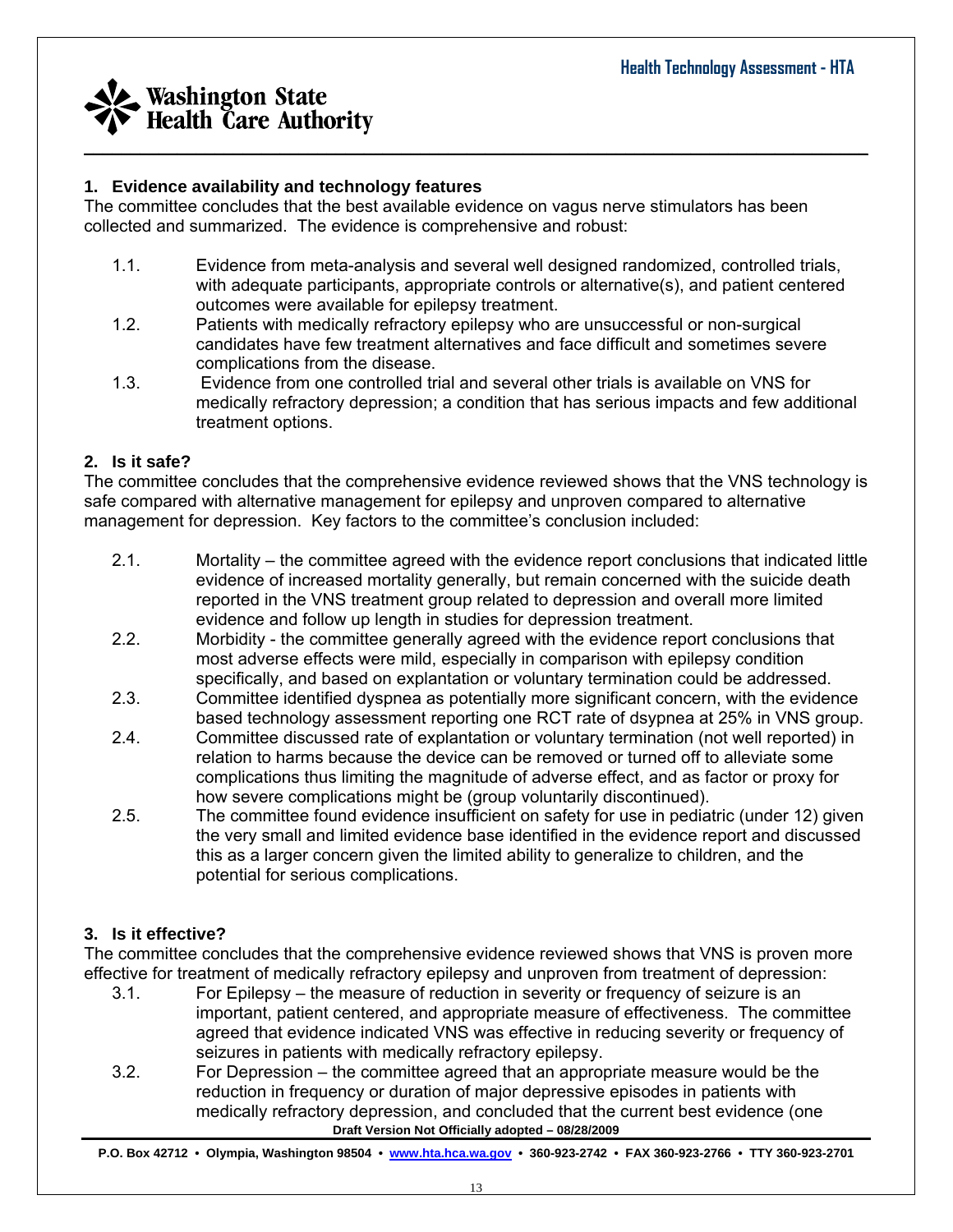RCT) does not currently demonstrate an improvement in this measure. Additional high quality evidence is needed.

#### **5. Evidence about the technology's special populations, patient characteristics and adjunct treatment**

The committee discussed multiple other factors that were important for consideration in their overall decision. Summary of committee considerations follows.

3.3. Epilepsy special populations - age: Committee agreed that the data presented in both the technology evidence report and what the FDA as approved, that VNS treatment is effective for those 12 years of age or older for epilepsy treatment. Committee discussed VNS treatment for those patients under the age of 12; however, the committee agreed that not enough data exists on safety and efficacy for children less than 12 years of age and current IRB approved trials should be utilized to access treatment while assessing benefit.

### **4. Is it cost-effective?**

The Committee concludes that the comprehensive evidence review shows that VNS is equally or more cost effective for epilepsy and unproven for depression.

- 4.1. Epilepsy Committee agreed that limited data existed; however, several studies did show that VNS treatment to be cost-effective due to the reduction in seizures that necessitated medical treatment. Committee agreed that long term, good quality evidence would be desirable, but is not available. Committee agreed that no evidence in the report displayed any evidence to say otherwise.
- 4.2. Depression Committee agreed that primarily where evidence of effectiveness has not yet been shown, cost-effectiveness cannot be shown, and the cost studies available for VNS treatment of depression are low quality.

### **Committee Decision**

Based on the deliberations of key health outcomes, the committee decided that it had the most complete information: a comprehensive and current evidence report, public comments, input from a clinical expert, and agency and state utilization information. The committee concluded that the current evidence on Vagal Nerve Stimulators demonstrates that there is sufficient evidence to cover the use of Vagal Nerve Stimulators for Epilepsy, but not cover the use of Vagal Nerve Stimulators for Depression. The committee considered all the evidence and gave greatest weight to the evidence it determined, based on objective factors, to be the most valid and reliable. The committee found that Vagal Nerve Stimulators for Epilepsy didn't have a significant mortality rate; serious morbidity from VNS was unusual; and VNS was effective in reducing severity or frequency of seizures. The committee found that Vagal Nerve Stimulators were proven to be more effective for patients 12 years and older.

Epilepsy – Based on these findings, the committee unanimously voted 9 to 0 to cover Vagal Nerve Stimulation, with conditions: limited Vagal Nerve Stimulation for management of seizures for epilepsy for patients with 12 years of age or older that have a refractory disorder.

Depression – Based on these findings, the committee unanimously voted 9 to 0 no coverage on Vagal Nerve Stimulation for the treatment of depression.

## **Vagal Nerve Stimulators Vote**

The clinical committee utilized their decision tool to first gauge committee judgment on the status of the evidence in the three primary areas of safety, efficacy, and cost.

#### **Draft Version Not Officially adopted – 08/28/2009**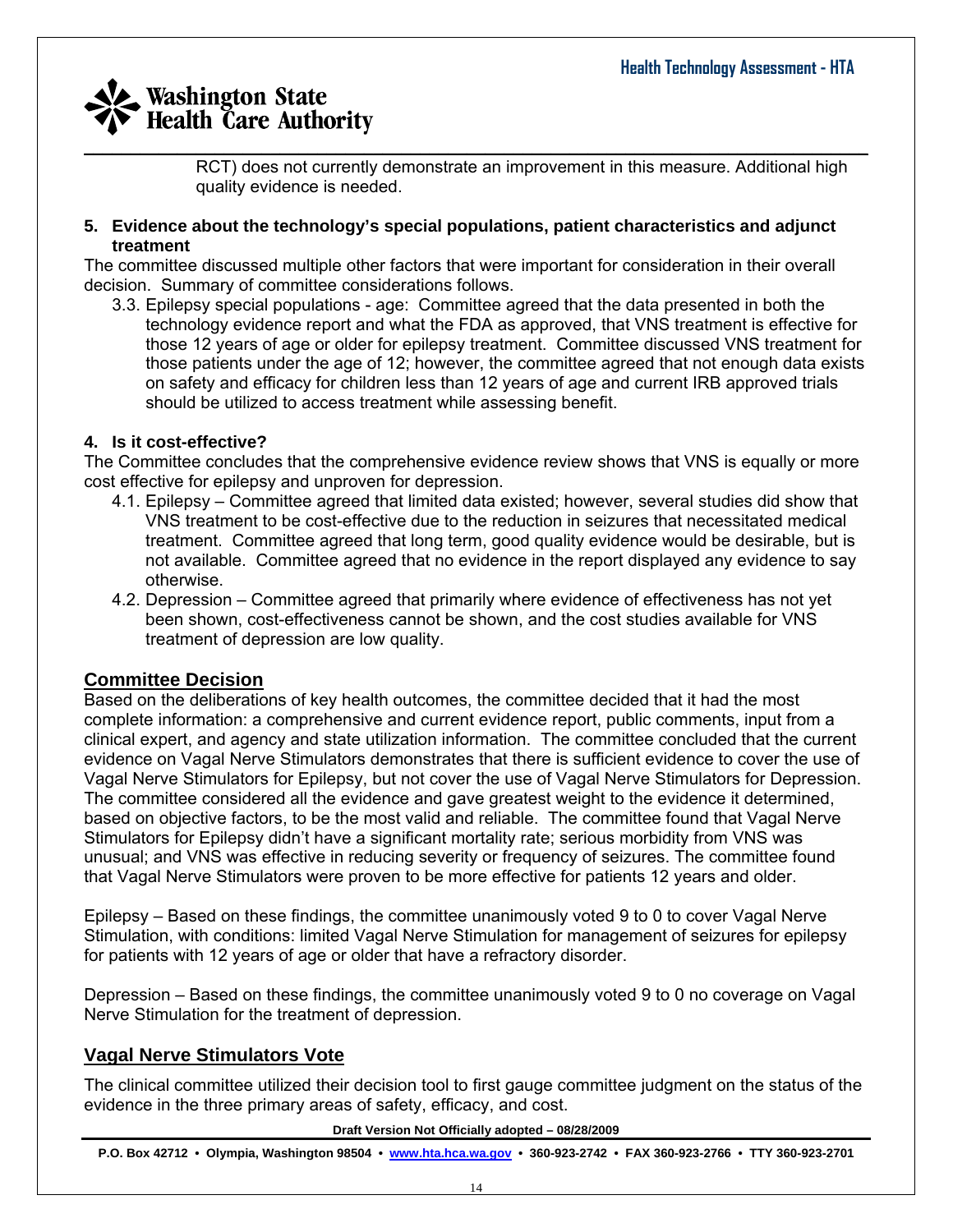

Vagal Nerve Stimulation Evidentiary Votes:

**Is there sufficient evidence under some or all situations that Vagal Nerve Stimulation for Epilepsy is:** 

|                                         | <b>Unproven</b><br>(no) | <b>Equivalent</b><br>(yes) | <b>Less</b><br>(yes) | <b>More</b><br>(yes) |
|-----------------------------------------|-------------------------|----------------------------|----------------------|----------------------|
| <b>Effective</b>                        |                         |                            |                      |                      |
| <b>Safe</b>                             |                         |                            |                      |                      |
| <b>Cost-effective</b><br><b>Overall</b> |                         |                            |                      |                      |

**Is there sufficient evidence under some or all situations that Vagal Nerve Stimulation for Depression is:** 

|                                         | <b>Unproven</b><br>(no) | <b>Equivalent</b><br>(yes) | Less<br>(yes) | <b>More</b><br>(yes) |
|-----------------------------------------|-------------------------|----------------------------|---------------|----------------------|
| <b>Effective</b>                        | 9                       |                            |               |                      |
| <b>Safe</b>                             | 5                       |                            |               |                      |
| <b>Cost-effective</b><br><b>Overall</b> | এ                       |                            |               |                      |

Vagal Nerve Stimulators vote: Based on the evidence provided and the information and comments presented, the committee moved to a vote on coverage.

| <b>HTCC COMMITTEE COVERAGE DETERMINATION</b> |                       |                                                      |  |  |  |  |
|----------------------------------------------|-----------------------|------------------------------------------------------|--|--|--|--|
|                                              | <b>Not</b><br>covered | Covered<br><b>Under Certain</b><br><b>Conditions</b> |  |  |  |  |
| <b>Epilepsy</b>                              |                       |                                                      |  |  |  |  |
| <b>Depression</b>                            | 9                     |                                                      |  |  |  |  |

- $\triangleright$  Outcome: The committee chair directed HTA staff to prepare a Findings and Decision document on Vagal Nerve Stimulators reflective of the majority vote for final approval at the next public meeting.
	- Vagal Nerve Stimulation is conditionally covered. VNS treatment is covered for management of seizures in epilepsy patients 12 years of age or older that have a medically refractory seizure disorder. Vagal Nerve Stimulation for Depression is not covered.

**Draft Version Not Officially adopted – 08/28/2009**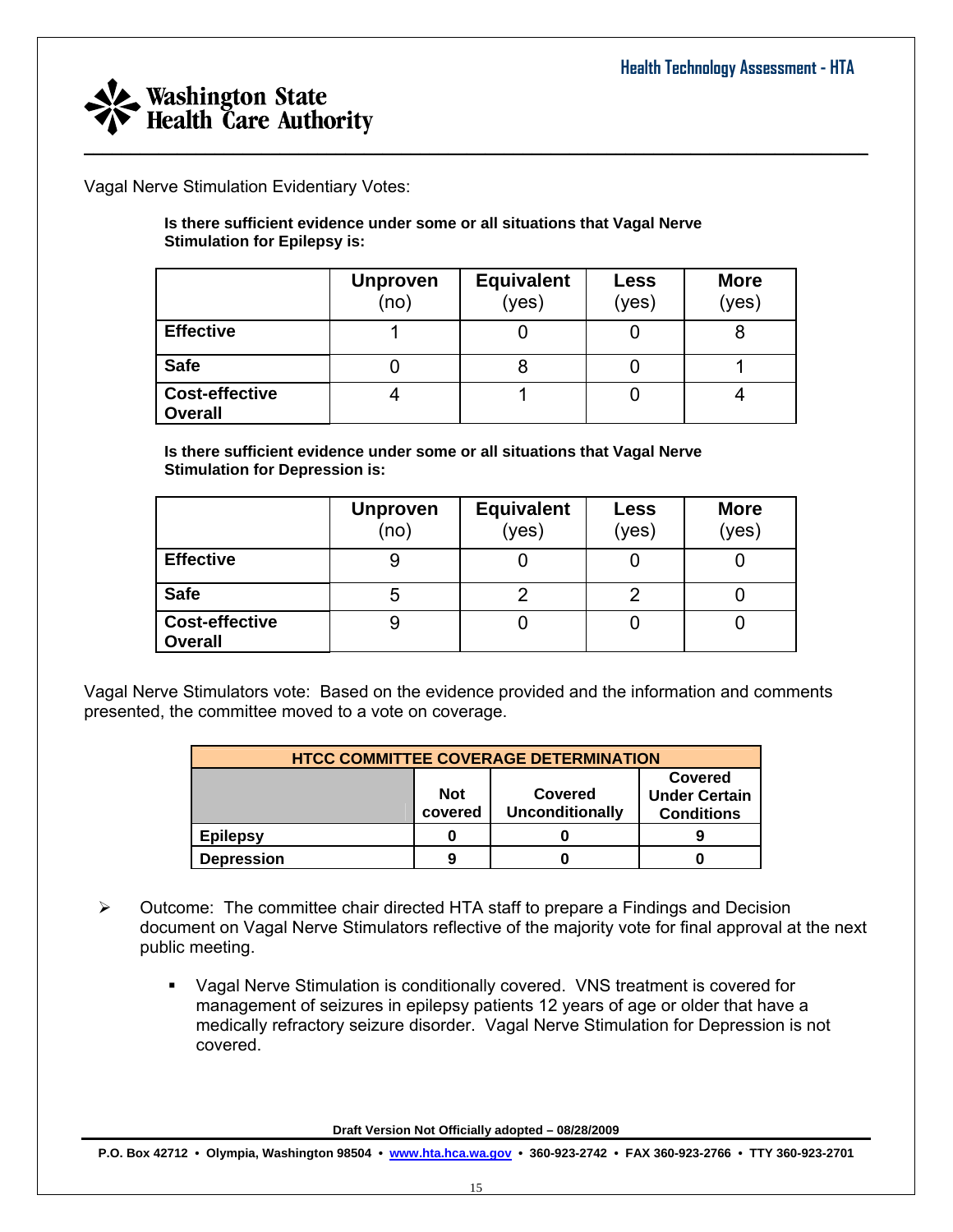#### $\_$  , and the set of the set of the set of the set of the set of the set of the set of the set of the set of the set of the set of the set of the set of the set of the set of the set of the set of the set of the set of th **Agenda Item: Bone Growth Stimulators Topic Review**

Dr. Dave Flum, HTA Clinical Consultant, introduced the second technology topic up for discussion:

 $\checkmark$  Bone Growth Stimulators: review of the evidence of the safety, efficacy and cost-effectiveness of Bone Growth Stimulators.

#### **Bone Growth Stimulators**

- $\checkmark$  Bone fractures are a common musculoskeletal injury with 7.9 million occurring in the US annually.
- $\checkmark$  Majority of fractures heal without complications following standard nonsurgical or surgical therapy, healing is delayed or impaired in 5% to 10% of cases.
	- $\circ$  Delayed healing is associated with longer recovery, reduction in quality of life and function, and pain.
	- o There is no standard definition of nonunion; FDA considers a nonunion to be established "when a minimum of 9 months has elapsed since injury and the fracture site shows no visibly progressive signs of healing for minimum of 3 months."
	- $\circ$  There are variations in the clinical and radiographic findings used to diagnose nonunion.
- $\checkmark$  Bone union is also a potential concern in patients who undergo joint fusion surgery and in patients with fresh fractures who are at risk of delayed or nonunion.
	- o Lifestyle modification (smoking, obesity, alcoholism) and infection control are important.
- $\checkmark$  Clinical Theory: bone healing requires stability and blood supply. Clinical studies demonstrate that bone healing is associated with electrical potentials (appropriate blood flow) at the site.
- $\checkmark$  BGS attempts to harness the electrical-biological link through the use of applied electrical fields to promote healing but link between biophysical stimulation and the cellular responses is not fully understood.
- $\checkmark$  BGS uses either electrical stimulation or low intensity pulsed ultrasound to induce bone growth and promote fracture healing. Invasive BGS are surgically implanted; non-invasive or worn externally.
- $\checkmark$  BGS are used as an adjunctive treatment with other fracture healing treatments including immobilization; surgical techniques; bone grafts; treatment of infection or other causes of nonunion; and orthobiologics.
- $\checkmark$  FDA Approval:
	- $\circ$  2009 FDA approves bone growth stimulators as Class III devices, meaning that they are deemed to pose the highest level of risk and thus require premarket approval. No information regarding approved indications is currently available from the FDA database.
		- A search of the Premarket Approval (PMA) database indicates that the agency began approving electrical bone growth stimulators in 1980 and ultrasonographic osteogenic stimulators in 1994.
- $\checkmark$  Medicare Coverage and Clinical Guidelines there is a National Medical policy on BGS:
	- $\circ$  Electrical noninvasive and invasive stimulator device is covered only for the following indications:

**Draft Version Not Officially adopted – 08/28/2009**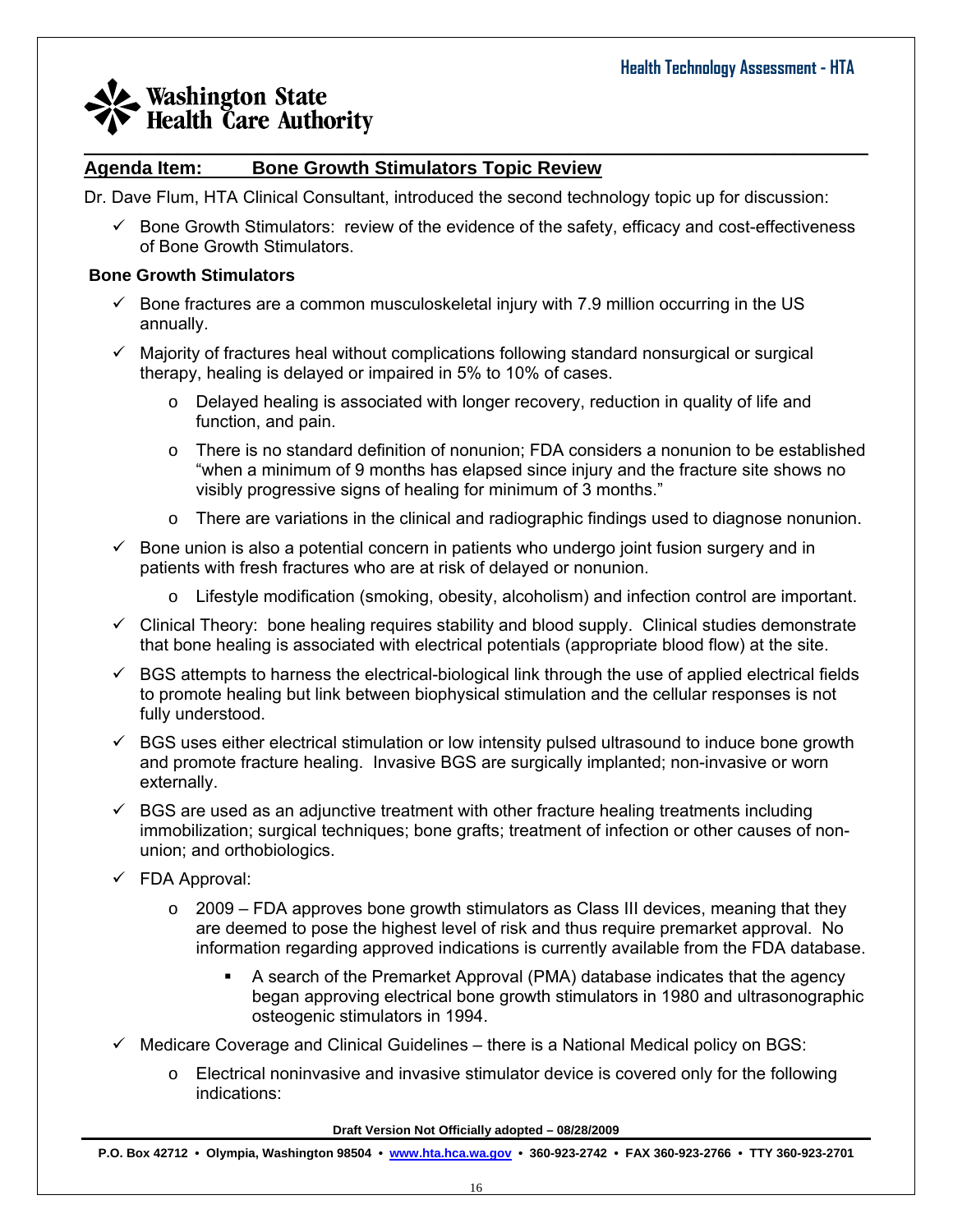- $\_$  , and the set of the set of the set of the set of the set of the set of the set of the set of the set of the set of the set of the set of the set of the set of the set of the set of the set of the set of the set of th • Nonunion of long bone fractures (3 or more months ceased healing, 2 radiographs min. 90 days apart);
	- Failed fusion, where a minimum of 9 months has elapsed since the last surgery; or adjunct to fusion for patients with a previously failed fusion and high risk of psuedarthrosis; and
	- Congenital pseudarthroses (noninvasive only)
	- o Ultrasonic stimulator:
		- Nonunion confirmed by 2 radiographs min. 90 days apart and physician statement of no clinical evidence of fracture healing.
	- o Non covered indications:
		- Nonunion of the skull, vertebrae or tumor related.
		- Ultrasonic stimulator fresh, delayed fractures and concurrent use with other noninvasive stimulator.

 $\checkmark$  BGS Clinical Guidelines –

- o Two cited in report:
	- American Association of Neurological Surgeons / Congress of Neurological Surgeons (AANS / CNS), 2009, guideline regarding BGS and lumbar fusion – Treatment standard: Insufficient evidence. Treatment guideline: electrical stimulation recommended as an adjunct to spinal fusion for patients at high risk for arthrodesis; PMEF stimulation recommended as adjunct to increase fusion rates in similar patients treated with lumbar interbody fusion procedures.
	- Agency for Healthcare Research and Quality (AHRQ), 2005, evidence review for CMS – Overall evidence quality low; treatment effect of device could not be distinguished from possible therapeutic effects of concurrent treatments.

### **Agenda Item: Public Comments**

- $\checkmark$  Scheduled Public Comments: Four scheduled public comments (limited to five minute comments):
	- $\circ$  Dr. Naresh Patel, Orthofix, provided a statement advocating the benefits of external pulsed electromagnetic filed (PEMF) stimulation.
	- o Dr. Mark Olson, Orthofix, provided a statement advocating the benefits of external pulsed electromagnetic filed (PEMF) stimulation against non-union and bone grafting procedures.
	- o James Ryaby, Ph.D., DJO, provided a statement advocating that bone growth stimulation has been rigorously evaluated in prospective clinical trials.
	- o Barbara Rohan; Dr. Mohit Bhandari and Dr. Neil Pounder; Smith & Nephew, provided a statement advocating Exogen, a low intensity pulsed ultrasound, which has shown compelling evidence on healing for certain fresh fractures.
- $\checkmark$  Open Public Comments: No individuals provided comments during the open portion (limited to three minute comments):

**Draft Version Not Officially adopted – 08/28/2009**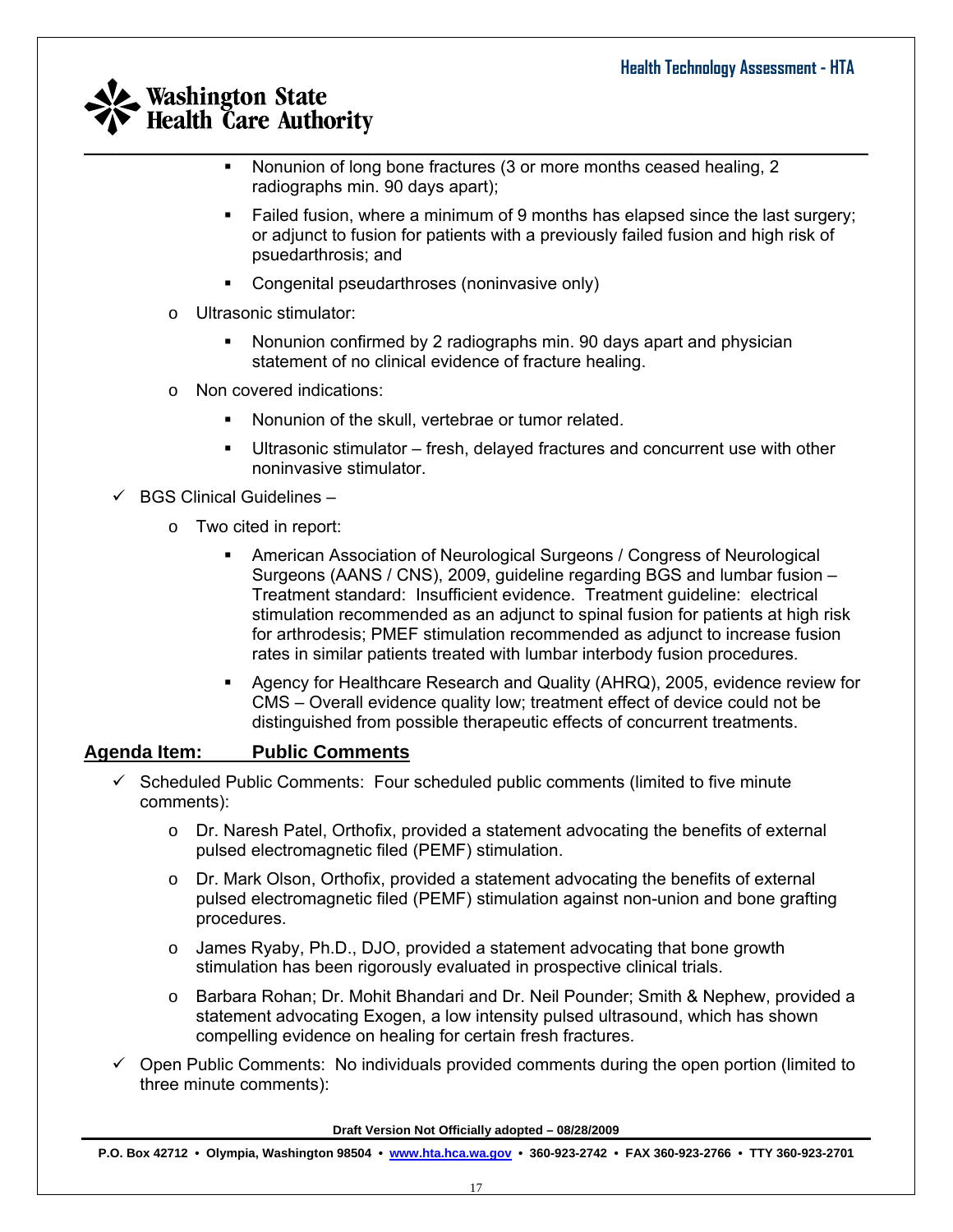#### $\_$  , and the set of the set of the set of the set of the set of the set of the set of the set of the set of the set of the set of the set of the set of the set of the set of the set of the set of the set of the set of th **Agenda Item: Bone Growth Stimulators – Agency Data**

Dr. Nancy Fisher, Health Care Authority (HCA) Medical Director, presented to the committee the agency utilization and outcomes for Bone Growth Stimulators.

- $\checkmark$  Key agency concerns for prioritization:
	- $\circ$  Efficacy concerns High: low quality evidence currently available for most uses; adjunct treatment confounds results; patient selection and stimulation parameters (high dose; low dose; length of treatment and duration) unclear; patient compliance problematic.
	- $\circ$  Safety concerns Low: non-invasive little risk concern; implantable BGS concern regarding device implantation risk.
	- $\circ$  Cost concerns Medium: about over or mis-utilization; expansion to other treatment areas; and cost of additional (not replacement) treatment.

#### $\checkmark$  BGS Procedure Codes By Year:

| PROC CODE (ICD-9, CPT, HCPCS) 2005 2006 2007 2008 Total |  |  |                              |
|---------------------------------------------------------|--|--|------------------------------|
| <b>Total</b>                                            |  |  | 255   258   275   312   1100 |
| .                                                       |  |  |                              |

ICD-9, CPT, HCPCS codes are unduplicated counts. HCPCS codes not available for cases listed by ICD-9 or CPT code. Counts for E0749 not available due to bundled billing.

### $\checkmark$  Distribution of Procedures by Bone Type

| UMP, Medicaid, L&I   2005-2008        |                  |     |              |              |  |  |  |  |
|---------------------------------------|------------------|-----|--------------|--------------|--|--|--|--|
|                                       | <b>Bone Type</b> |     |              |              |  |  |  |  |
| <b>HCPCS CODE</b>                     | Long             |     | Spine Other* | <b>Total</b> |  |  |  |  |
| E0747 (Noninvasive electrical, other  |                  |     |              |              |  |  |  |  |
| than spine)                           | 109              |     | 443          | 559          |  |  |  |  |
| E0748 (Noninvasive electrical, spine) | 0                | 203 | 61           | 264          |  |  |  |  |
| E0760 (Noninvasive ultrasound)        | 72               | O   | 121          | 193          |  |  |  |  |
| <b>Total</b>                          | 181              | 210 | 625          | 1016         |  |  |  |  |

\* Other bones typically include bones of the hand and foot.

 $\checkmark$  Average Payments by Procedure:

| UMP, Medicaid, L&I   2005-2008                   |                         |  |  |  |  |  |
|--------------------------------------------------|-------------------------|--|--|--|--|--|
| <b>HCPCS CODE</b>                                | <b>Average Payments</b> |  |  |  |  |  |
| E0747 (Noninvasive electrical, other than spine) | \$3,688                 |  |  |  |  |  |
| E0748 (Noninvasive electrical, spine)            | \$3,537                 |  |  |  |  |  |
| E0760 (Noninvasive ultrasound)                   | \$2,820                 |  |  |  |  |  |
| * Weighted average                               |                         |  |  |  |  |  |

 $\checkmark$  Total Payments by Procedure by Year:

| UMP, Medicaid, L&I   2005-2008 |      |      |      |      |       |  |
|--------------------------------|------|------|------|------|-------|--|
| <b>HCPCS</b>                   |      |      |      |      |       |  |
| <b>CODE</b>                    | 2005 | 2006 | 2007 | 2008 | Total |  |

**Draft Version Not Officially adopted – 08/28/2009**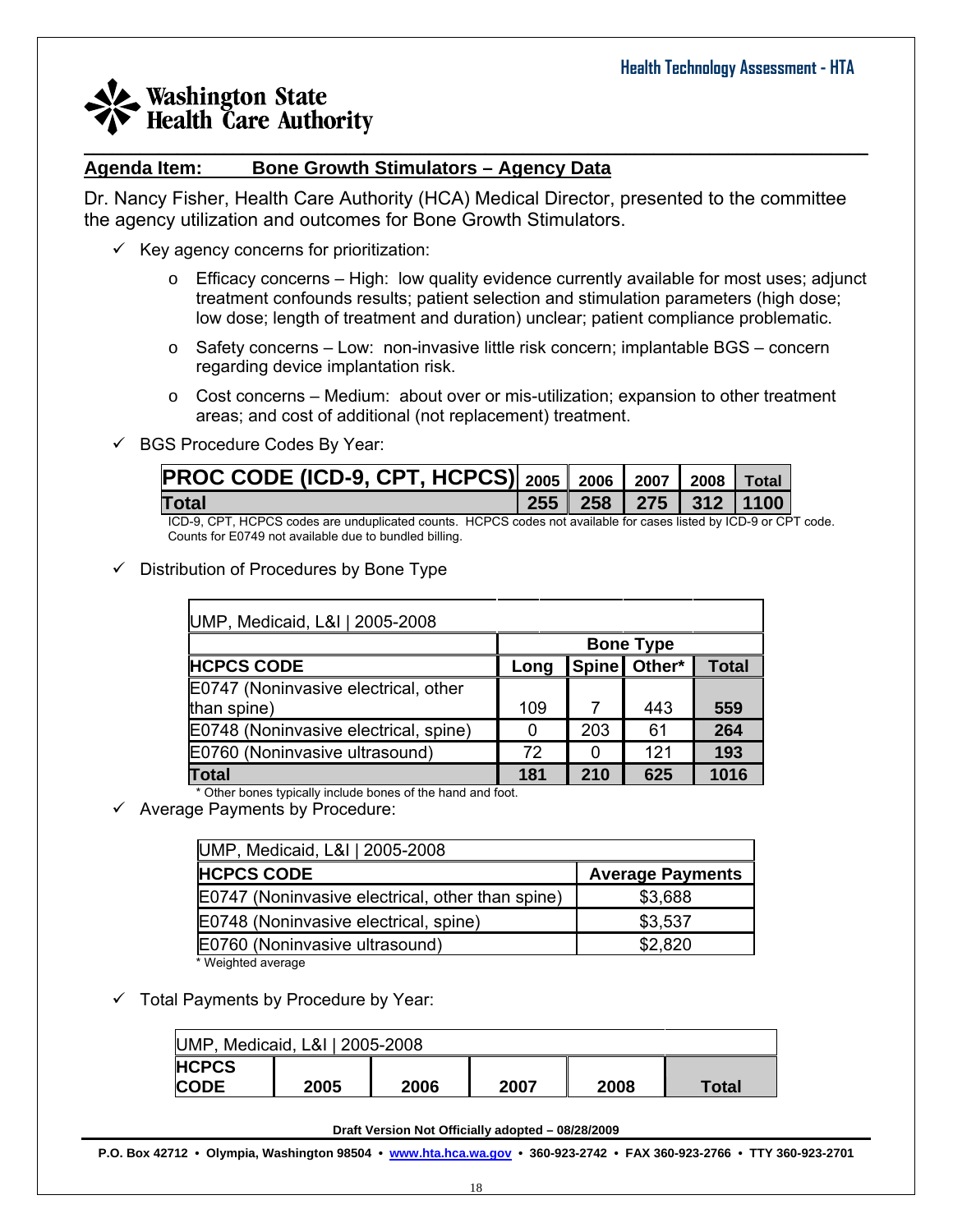

| E0747 | \$503,083 | \$573,974 | \$488,099 | \$489,267 | \$2,054,424 |
|-------|-----------|-----------|-----------|-----------|-------------|
| E0748 | \$186,835 | \$89,177  | \$265,033 | \$311,419 | \$852,464   |
| E0760 | \$101,781 | \$124,291 | \$130,185 | \$179,616 | \$535,873   |
| Total | \$791,700 | \$787,442 | \$883,317 | \$980,302 | \$3,442,761 |

 $\checkmark$  Diagnosis by Procedure Code:

| <b>UMP, Medicaid, L&amp;I   2005-2008</b> | <b>HCPCS CODE</b> |       |       |              |  |  |  |
|-------------------------------------------|-------------------|-------|-------|--------------|--|--|--|
| <b>Principal ICD-9 Diagnosis</b>          | E0747             | E0748 | E0760 | <b>Total</b> |  |  |  |
| Nonunion of fracture                      | 170               |       |       | 176          |  |  |  |
| Arthrodesis status                        | 27                | 87    |       | 114          |  |  |  |
| Fracture metatarsal-closed                | 26                |       | 44    | 70           |  |  |  |
| <b>Back disorder NOS</b>                  |                   | 17    |       | 21           |  |  |  |
| Fracture ankle NOS-closed                 |                   |       | 13    | 13           |  |  |  |
| <b>Total</b>                              | 227               | 105   | 62    | 394          |  |  |  |

- $\checkmark$  Safety and Effectiveness:
	- $\triangleright$  Ultrasound and non-invasive BGS no serious concerns.
	- $\triangleright$  Increased complications with invasive devices in high risk patients.
	- $\triangleright$  No studies looking at patients by age groups.
	- $\triangleright$  No clearly identified factors for treatment success.
- $\checkmark$  Scientific Evidence:
	- $\triangleright$  Conflicting, moderate to low quality -- systematic reviews reveals variation across studies; no recent studies for effect or different treatment parameters; no elucidated specific factors for use in fresh fractures; and no clearly identified factors for treatment success.
	- $\triangleright$  The validity of patient compliance in unknown; no controlled studies compared the use of BGS with and without concomitant treatment; there is no high quality studies for direct comparison between types of BGS; and no blinded assessment of X-rays following invasive procedure.
- $\checkmark$  Economic Studies:
	- $\triangleright$  Evidence does not demonstrate consistent outcomes across populations; therefore, economic studies are not appropriate until large randomized control and observational studies are done.
- $\checkmark$  Agency Recommendations:
	- $\triangleright$  Larger randomized trails and observational studies are needed to  $-$  (1) confirm positive benefits; (2) identify any rare adverse events; (3) demonstrate effectiveness / safety; and (4) identify patient selection criteria.

**Draft Version Not Officially adopted – 08/28/2009**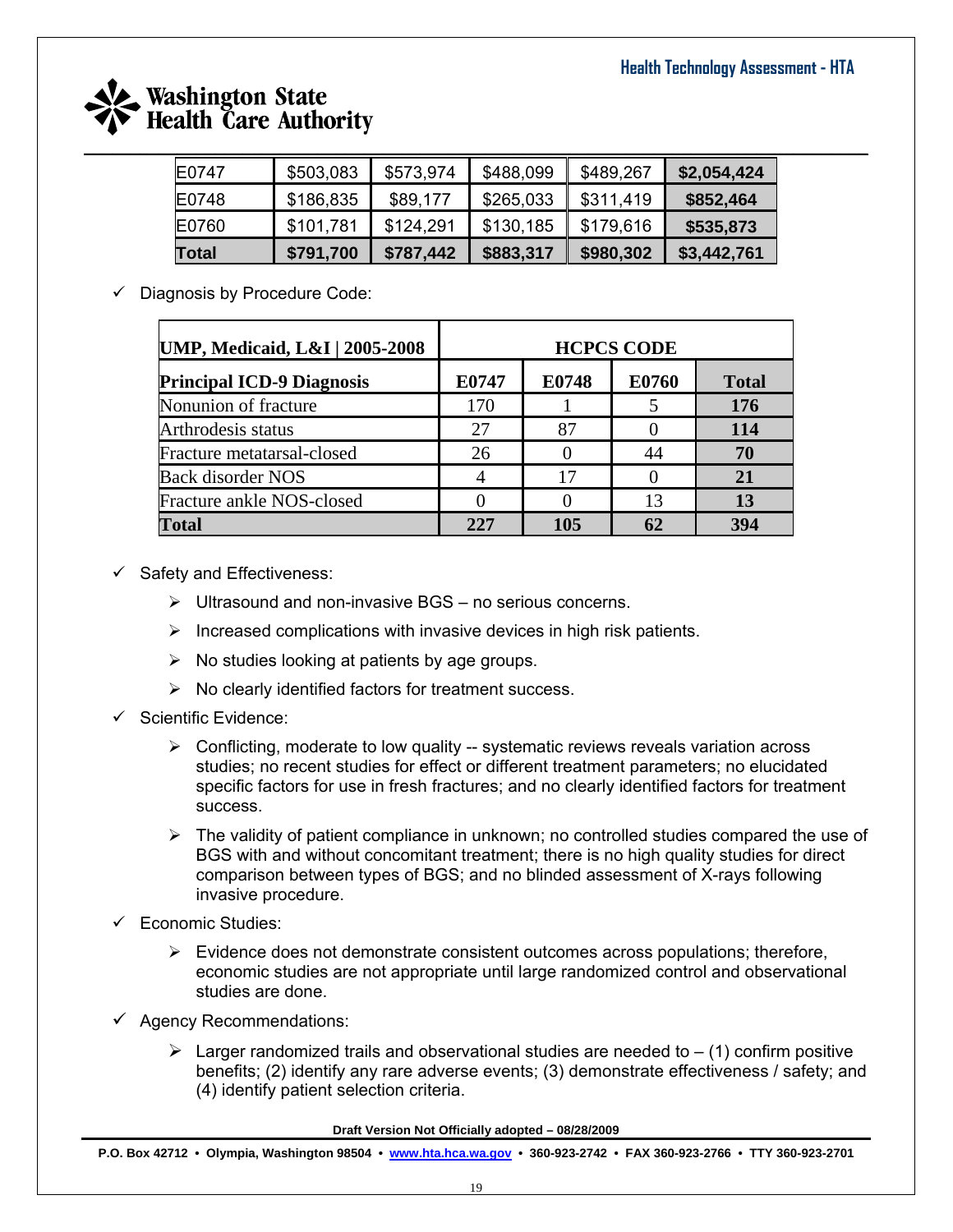$\triangleright$  Non-coverage or very limited coverage (i.e., for patients at high risk for pseudo-arthrosis following fusion).

## **Agenda Item: Evidence Review Presentation**

Hayes, Inc. presented an overview of their evidence report on Bone Growth Stimulators.

- $\checkmark$  Report Scope: PICO approach --
	- $\circ$  Population(s): Adults and children being treated for traumatic fracture or diseases requiring fusion of the spine or joints.
	- $\circ$  Intervention(s): LIPUS, invasive electrical stimulation, noninvasive electrical stimulation.
	- o Comparator(s): No stimulation or sham stimulation.
	- o Outcome(s): (1) Healing; (2) Reduction in pain, return to function, impact on quality of life.
- $\checkmark$  Bone Growth Stimulators deliver energy to induce osteogenesis: (1) ultrasound (pressure waves) and (2) electrical – invasive or semi-invasive (direct current) or noninvasive (electromagnetic field or capacitively coupled current).
- $\checkmark$  Clinical Overview: 7.9 million bone fractures each year in the United States. Cost of treating hospitalized musculoskeletal injuries is about \$26.6 billion (88% attributable to fractures). Healing delayed or impaired in 5% - 10% of fractures. Arthrodesis can also be delayed after spinal or joint fusion (up to 28% multilevel anterior cervical fusion with bone graft and instrumentation; up to 50% lumbar fusion; up to 16% subtalar join; and up to 41% ankle).
- $\checkmark$  Policy Context: In clinical use for over 30 years, but uncertainty remains: (1) efficacy relative to stand or usual treatment; (2) ability to reduce pain, accelerate return to function, restore quality of life; (3) long-term safety; and (4) differential effectiveness according to patient characteristics.
- $\checkmark$  Literature Search: Previous Hayes reports (2003, 2004); MEDLINE/EMBASE (2003 to 2009) and websites of MED Project core sources. Selection included: (1) Published systematic reviews – systematic literature search, critical appraisal, synthesis, and explicit conclusions; and (2) Primary Studies – not in systematic reviews, unique information (population, indication, analysis), or > 50 (LIPUS, noninvasive electrical) or > 20 (invasive).
- $\checkmark$  Selected Reviews and Studies:
	- o LIPUS Hayes (2003); Busse et al. (2009): 13 RCTs, 2 non-RCTs; primary studies: 1 RCT, 4 non-RCTs.
	- $\circ$  Invasive electrical stimulation Hayes (2004a): 2 RCTs, 13 non-RCTs; primary studies: 3 non-RCTs.
	- $\circ$  Noninvasive electrical stimulation Hayes (2004b); Mollon et al. (2008): 14 RCTs, 5 non-RCTs; primary studies: 2 RCts, 3 non-RCTs.
- $\checkmark$  Definition of Terms:
	- o Radiographic healing / union / fusion: no clinical assessment
	- o Clinical healing: discontinuation of immobilization, motion at fracture site, strength, tenderness, avoidance of surgery.

**Draft Version Not Officially adopted – 08/28/2009**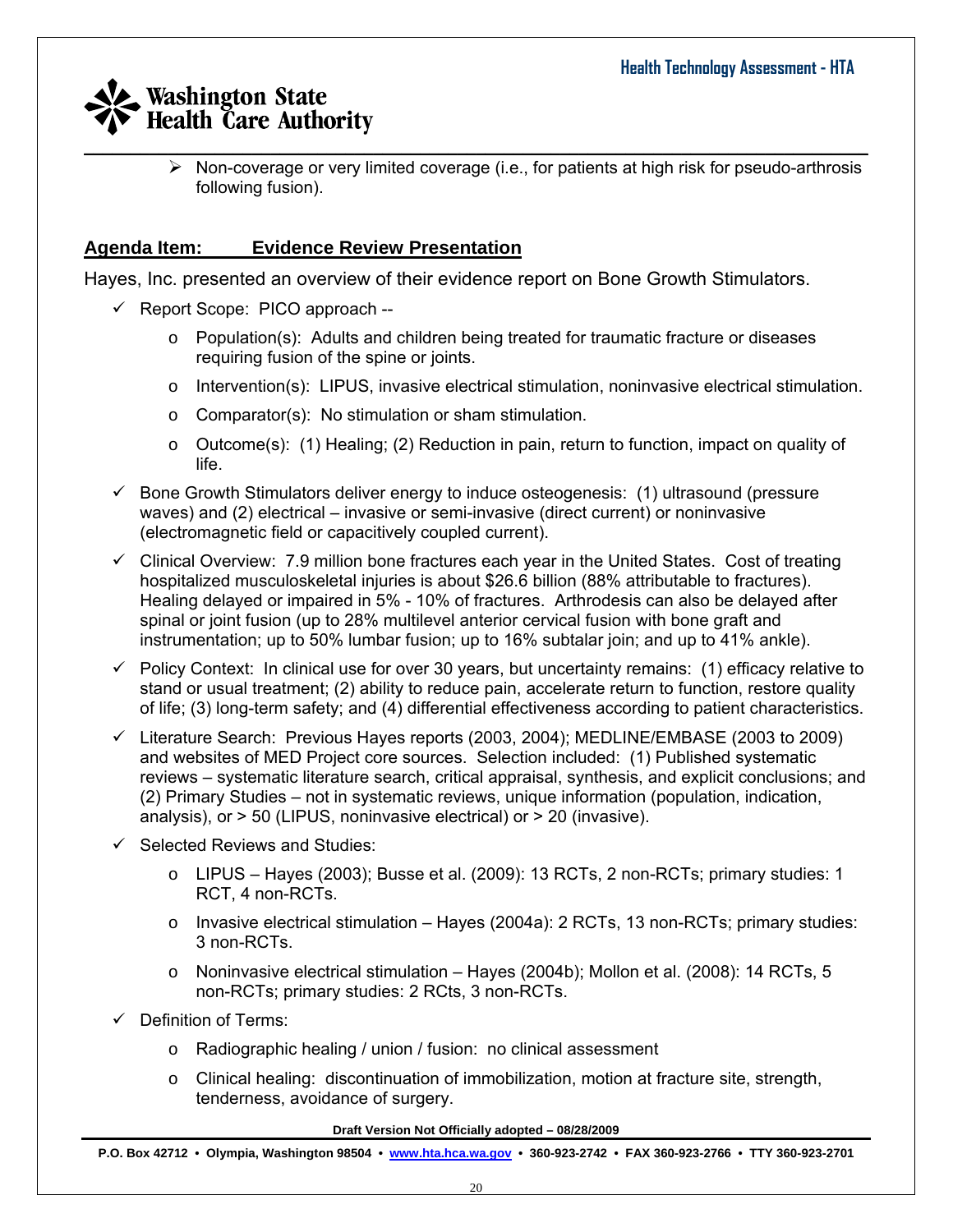$\circ$  Fresh fracture: recent (e.g., < 7 days), no treatment prior to fixation.

 $\_$  , and the set of the set of the set of the set of the set of the set of the set of the set of the set of the set of the set of the set of the set of the set of the set of the set of the set of the set of the set of th

- o Delayed union: lack of complete healing at 3 to 9 months, depending on fracture type.
- $\circ$  Non-union: lack of complete healing by 9 months and no signs of healing within past 3 months.
- $\checkmark$  Effectiveness of Bone Growth Stimulators:
	- o Fresh fractures
		- LIPUS, non-operative management: positive, moderate-quality evidence for healing (sig. pooled relative reduction in RH time of 36.9%), more evidence for long bones; conflicting, low-quality evidence for functional outcomes.
		- LIPUS, operative management: mixed, low-quality evidence for both RH and functional recovery.
		- Semi-invasive electrical stimulation: sparse, low-quality evidence for RH. Pain, function, quality of life: no evidence.
	- o Delayed Union or Nonunion fractures
		- LIPUS: positive, low-quality evidence for RH.
		- **Invasive / semi-invasive electrical stimulation: positive, low-quality evidence for** RH; most evidence for long bone fractures.
		- Noninvasive electrical stimulation: generally positive, moderate-quality evidence for RH (sig. 21% - 60% absolute improvement, 3 RCTs; no improvement, 1 RCT); most evidence for PEMF stimulation and long bones. Pain, function, quality of life: no positive evidence for any form of stimulation.
	- o Adjunct treatment, spinal fusion
		- **Invasive electrical stimulation: generally positive, low-quality evidence of RH,** most evidence for lumbar / lumbosacral fusion. Pain, function, quality of life: positive, low-quality evidence of impact.
		- Noninvasive electrical stimulation: generally positive, low-quality evidence for RH. Pain, function, quality of life: generally negative, low-quality evidence.
	- o Adjunct treatment, foot / ankle arthrodesis
		- Invasive electrical stimulation: positive, sparse, low-quality evidence of impact on CH and quality of life.
		- Noninvasive electrical stimulation (PEMF): positive, sparse, low-quality evidence for healing, primarily RH.
	- o Salvage treatment, spinal fusion or joint arthrodesis
		- Invasive / noninvasive electrical stimulation: conflicting, largely negative, lowquality evidence for RH. Pain, function, quality of life: No evidence.
- $\checkmark$  Safety of Bone Growth Stimulators
	- o LIPUS and noninvasive electrical stimulation: To date, no important safety issues. No data on but also no suspicion of long-term adverse effects.

**Draft Version Not Officially adopted – 08/28/2009**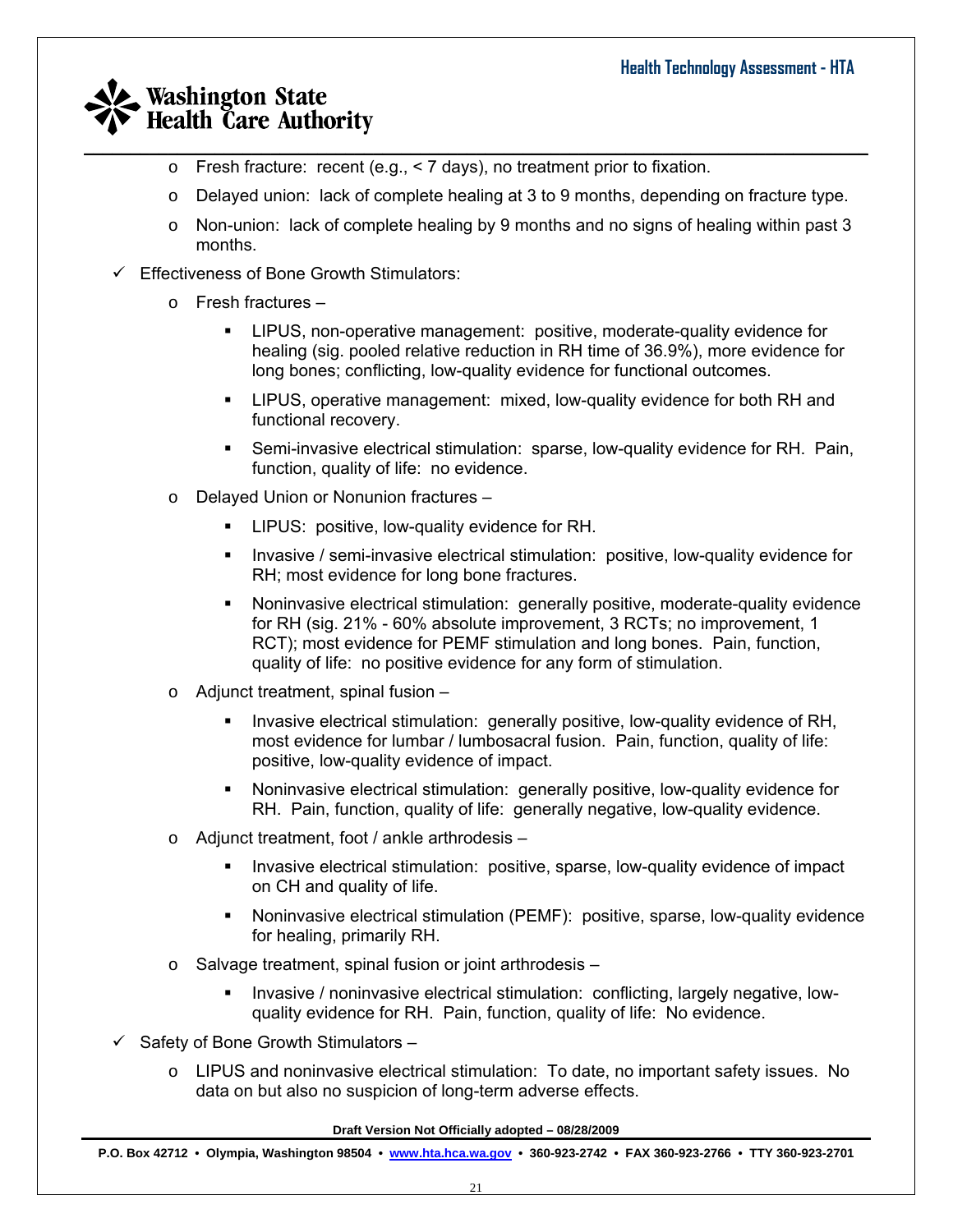- $\_$  , and the set of the set of the set of the set of the set of the set of the set of the set of the set of the set of the set of the set of the set of the set of the set of the set of the set of the set of the set of th o Invasive electrical stimulation: Serious complications in several high-risk patients. Some instances of device-related, mechanical problems.
	- $\checkmark$  Differential Effectiveness LIPUS for delayed / nonunion fractures: Low quality evidence that treatment effect is greater (1) in patients with younger, more recent, fractures; and (2) in patients who have risk factors for prolonged fracture healing. Otherwise, at best, only very sparse evidence of relationship between any one patient characteristic (including type of bone) and treatment success. Study populations: adult patients without serious comorbidities who are not dependent on drugs or alcohol and who do not take medications that would interfere with treatment.
	- $\checkmark$  Economic Evaluations No economic evaluations of electrical stimulation; 3 for ultrasound (US), fresh fractures:
		- $\circ$  1997 models predicted health cost savings, US combined with standard treatment (operative or non-operative); however, potential bias due to (1) author affiliation with earlier trial supported by manufacturer; (2) no indirect cost included; and (3) no costeffectiveness analysis.
		- $\circ$  2001 Australian healthcare system cost analysis: higher total costs (direct and indirect) with adjunctive use of US than with standard treatment alone; and no distinction between operative / non-operative standard treatment.
		- $\circ$  2005 cost analysis from perspectives: (a) public payer, Ontario Ministry of health and long-term care; and (b) societal.
	- $\checkmark$  Conclusion and Discussion Synopsis of Evidence: In adults, generally safe; variable efficacy by indication; no single indication with high-quality evidence; one indication, moderate-quality evidence for radiographic healing (fresh fractures treated with LIPUS as part of a non-operative management strategy); further study merited in other application; and effect on pain, function, or quality of life are very sparse and conflicting.

## **Agenda Item: HTCC Bone Growth Stimulators Discussion and Findings**

Brian Budenholzer, Committee Chair, led a discussion of the evidence related to the safety, efficacy, and cost effectiveness of Bone Growth Stimulators beginning with identification of key factors and health outcomes, and then a discussion of what evidence existed on those factors. Having made findings as to the most significant and relevant evidence regarding health outcomes, key factors and identified evidence related to those factors, primarily based on the evidence based technology assessment report, the committee concludes:

### **1. Evidence availability and technology features**

- 1.1 Bone Growth Stimulators. The evidence based technology assessment report identified previously completed Hayes Medical Technology Directory Reports published in 2003 and 2004 and primary studies published more recently if they were not included in the selected systematic reviews and if they met sample size thresholds and/or provided information not available from the systematic reviews.
- 1.2 Key data limitations included the overall available body of evidence was limited to small sample sizes, few studies per indication, no RCT's for some indications, substantial loss to follow up, difficulty separating treatment effect of stimulation from placebo effect or other effects where multiple interventions used, and no assessment of pain or functional outcomes in most studies. Studies of application to fresh fractures were further weakened by the use of

**Draft Version Not Officially adopted – 08/28/2009**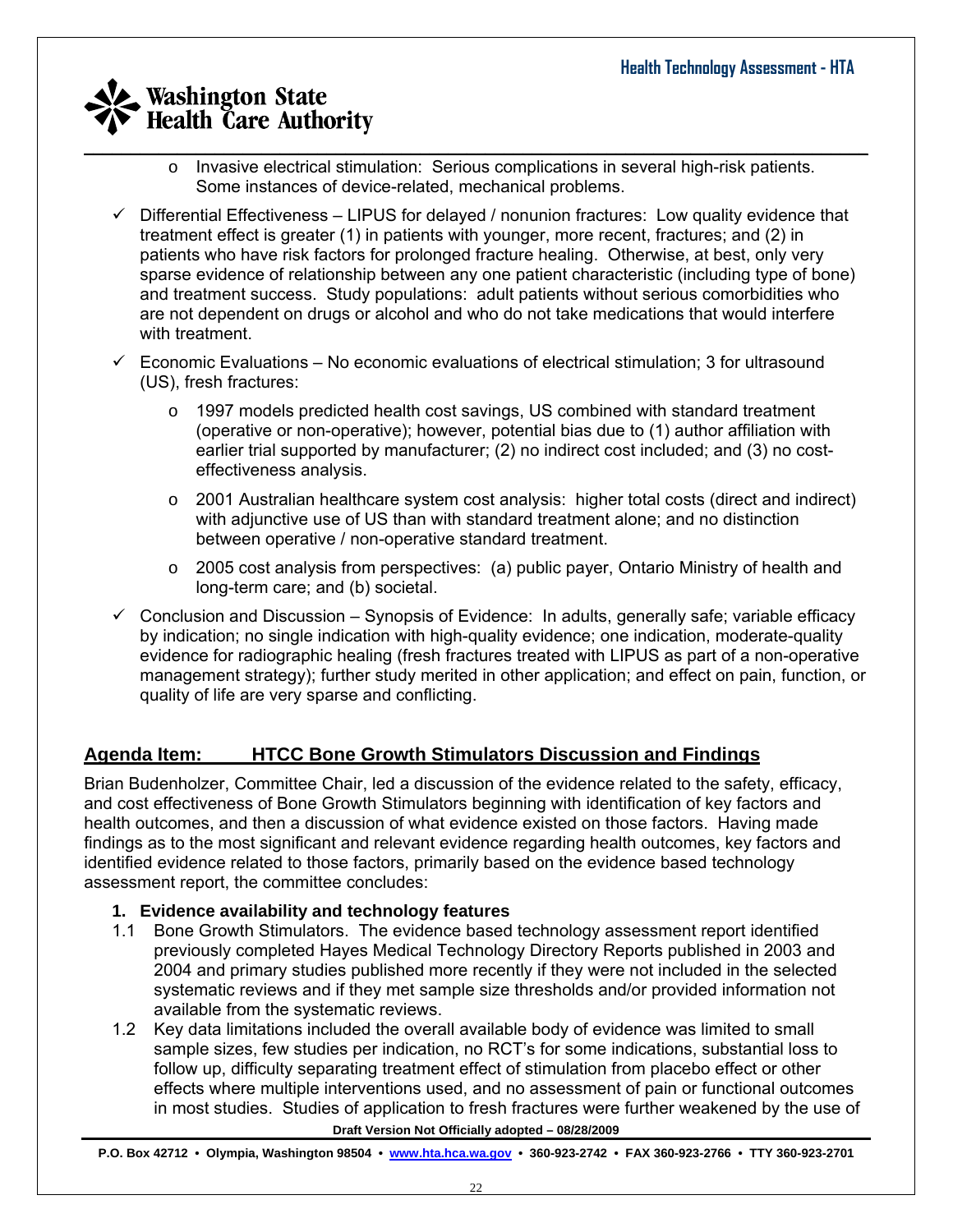$\_$  , and the set of the set of the set of the set of the set of the set of the set of the set of the set of the set of the set of the set of the set of the set of the set of the set of the set of the set of the set of th radiographic fusion as the only measure of healing. The appropriate clinical and patient oriented endpoints are not clearly identified or agreed upon; the number of surgical interventions avoided is a central concern but not adequately reported.

- 1.3 Ultrasonic stimulators: had two systematic reviews, a Hayes Medical Technology Directory Report (2003), and a systematic review and meta-analysis from the peer-reviewed literature. The Hayes report included three RCTs and two retrospective case series studies published in October 2003 or earlier. Five primary studies -- these five studies consisted of three prospective, uncontrolled studies; one randomized, placebo-controlled study that provided long-term (18 month) follow-up data; and one retrospective study with multiple regression analysis to evaluate prognostic factors.
- 1.4 Electrical Stimulation, Invasive and semi-invasive -- A Hayes Medical Technology Directory Report (2004a) was the only systematic review. This report included two RCTs, eight nonrandomized comparative studies, and five case series studies published in February 2004 or earlier and three primary studies. A total of 3,683 patients were involved across all studies, with sample sizes ranging from 28 to 1,686.
- 1.5 Electrical Stimulation, Noninvasive -- A Hayes Medical Technology Directory Report (2004b) and a systematic review from the peer-reviewed literature. The report reviewed 15 studies, including 10 RCTs and five primary studies. A total of 2,130 patients were involved across all studies, with sample sizes ranging from 16 to 201 in most studies, with one study having a sample size of 1,098. Eight of the 15 studies investigated pulsed electromagnetic field (PEMF) stimulation, 5 investigated capacitive coupling, and 2 investigated combined magnetic field (CMF) stimulation. The review by Mollon and colleagues included 11 RCTs. Four selected trails, which were published in 1996 or earlier, were not reviewed in the Hayes report. The Hayes report included some observational studies that were excluded by Mollon, as well as three RCTs that were not included by Mollon.

### **2. Evidence about the technology's safety**

The committee discussed multiple key factors and health outcomes that were important for consideration in their overall decision on whether the technology is safe. Summary of committee considerations follows.

- 1.6 Mortality: Device related complications from DCES (implanted) were not found, though general and surgical complications do occur, the relationship to the device is unknown, as well as an long term implications for elderly or adolescents. Serious device related complications were not reported by any of the large number of studies in non-invasive technology and though quantity of long term date is modest, the literature does not suggest suspicion of long term adverse effects.
- 1.7 Morbidity: For external devices, evidence does not demonstrate serious complications; implanted devices addressed above.
- 1.8 Overall: the committee agreed that no evidence of mortality or serious adverse effects risk for external BGS exist; however, for implanted BGS devices an increased risk of infection, by virtue of additional devices is likely, though additional harm risk is limited. No data separately reported on stimulator related infection.
	- a. Special populations: no children or safety data was presented and committee was concerned that the generalizability of safety data would not extend to patients that are not yet skeletally mature.

**Draft Version Not Officially adopted – 08/28/2009**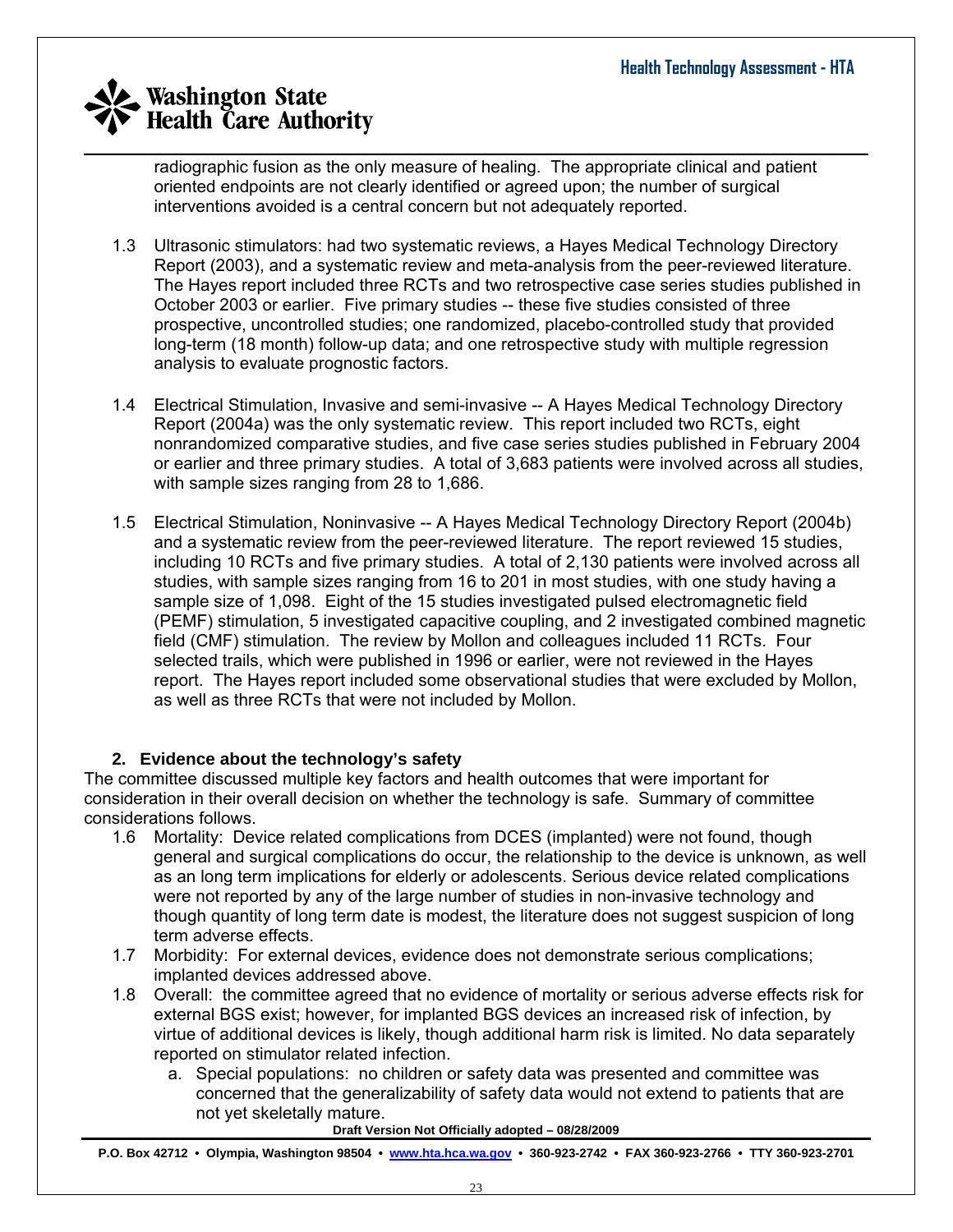

### **3. Evidence about the technology's efficacy and effectiveness**

The committee discussed multiple key factors and health outcomes that were important for consideration in their overall decision on whether the technology is effective. Summary of committee considerations follows.

#### *Lumbar Spinal Fusion –*

- 1.1 The committee concluded that of the four studies on lumbar fusion, none of them selected high risk patients. All four reported high results. Sample sizes ranged from 179 to 201 patients; fusion success in the controlled group; 13% to 30% absolute difference in healing; follow-up ranging from 9 months to 1 year; and included all initial fusion, including smokers and non-smokers. In controlled group, healing rates occurred in the range of 43% to 86% (successfully fused). In the stimulated group, healing rates occurred in the range of 64% to 91%. Below is a breakdown of all the systematic studies from the technology evidence report the committee reviewed and discussed:
	- a. Mooney, 1990 in a moderate size, multicenter, randomized trial, consistent users of pulsed electromagnetic field ( $\geq 8$  hrs / day, later set to 2 hrs / day) had significantly higher success rate of interbody spinal fusion than patients in placebo group (92% and 67%, respectively). Inconsistent pulsed electromagnetic field users achieved success rate similar to patients in placebo group.
	- b. Jenis, 2000 a small, randomized trial compared the effect of adjunctive noninvasive pulsed electromagnetic field and invasive direct current stimulation on augmentation of instrumented lumbar spinal fusion. Neither form of electrical stimulation resulted in improved fusion rates or clinical outcome (pain, function) in instrumented lumbar arthrodesis. However, there was an insignificant trend toward increased fusion mass bone mineral density in both electrical stimulation groups relative to surgery-only group.
	- c. Goodwin, 1999 in 1 moderate-size RCT, capacitive coupling was used adjunctively to primary lumbar spine fusion. The overall success rate (both clinical and radiographic) was 85% for the active group compared with 65% for the placebo group, a statistically significant difference. When clinical outcomes were assessed separately, between group difference favored stimulation.
	- d. Linovitz, 2002 in 1 RCT with 201 patients with noninstrumented posterolateral fusions, adjunctive use of combined electromagnetic field electrical stimulation significantly increased the 9-month radiographic fusion success rates in the overall (64% vs 43%). In addition, there was an acceleration of the healing process.
- 1.2 Invasive stimulation (referenced as Table 3 & 4 in the report) 2 RCTs reported conflicting results. Other studies had historical or conflicting controls. High risk patients. 81% in the stimulated and 54% in the un-stimulated – 63 patients total in this trial. The committee concluded that mostly positive large evidence exists for non-invasive stimulation; however, conflicting data and lack of evidence exists for invasive stimulation. Below is the study the committee reviewed and discussed from the technology evidence report:
	- a. Kane, 1988 1 RCT reported successful spinal fusion in 81% of high-risk patients who had direct current electrical stimulation as adjunct to noninstrumented spinal fusion, compared with only 54% of high-risk patients who underwent surgery alone (63 patients met inclusion criteria, 59 available for follow-up [9.4%]).
- 1.3 The committee discussed and read the 2005 CMS coverage decision. The committee concluded that the CMS coverage decision included spinal fusion and revision surgery (external or adjunct); although, in sufficient data was presented on revision surgery.

#### **Draft Version Not Officially adopted – 08/28/2009**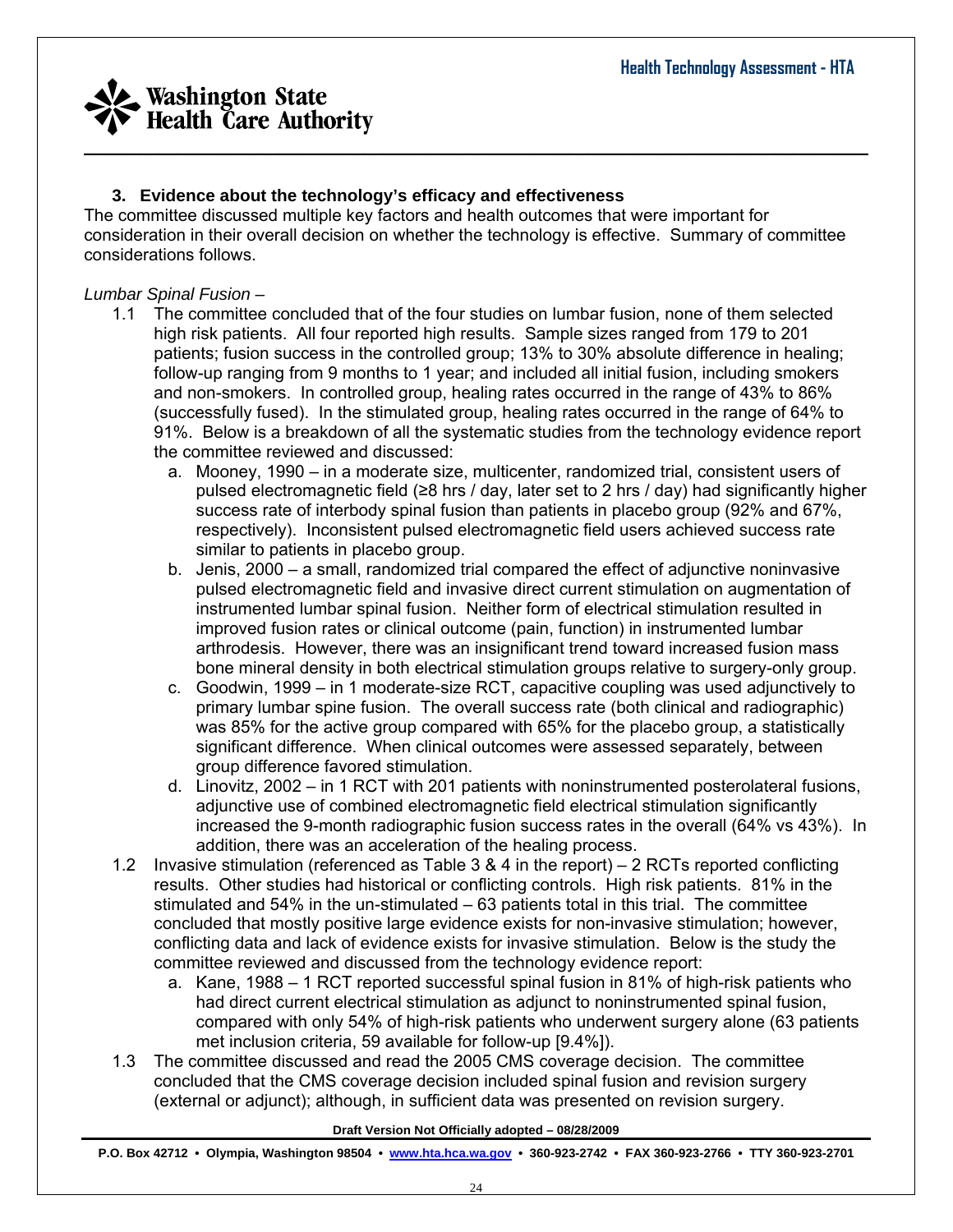$\_$  , and the set of the set of the set of the set of the set of the set of the set of the set of the set of the set of the set of the set of the set of the set of the set of the set of the set of the set of the set of th 1.4 The committee concluded that some RCT data exists for lumbar fusion; however no data exists on revision surgery (or failed surgery). Effectiveness level of evidence is moderate, at best.

### *Fractures –*

- 1.5 Non-union fractures versus delayed union committee agreed that overall low quality evidence was presented (referenced as Table 5 and 6 in the report) – consistent results from RCTs in benefits. Below the studies the committee reviewed and discussed from the technology evidence report are expressed below:
	- a. Sharrard study, 1990 1 small RCT; nonunion or delayed union fractures (tibial fractures); 45 strictly selected patients total; actively stimulated group; radiographic assessment found significant differences in healing in favor of pulsed electromagnetic field group (50% of patients with some radiographic evidence of healing, pulsed electromagnetic field; 8% control); double-blinded; no significant differences between groups on clinician assessment of pain or movement.
	- b. Simonis study, 2003 in 1 RCT of pulsed electromagnetic field stimulation for established tibial nonunions, radiographic and clinical evaluation showed that 89% of the pulsed electromagnetic field group fractures united versus only 50% of placebo group. Pulsed electromagnetic field stimulation was associated with significant increase in rate of union, but only before adjustment for smoking.
	- c. Scott and King study, 1994 in a small RCT of 21 patients with established non-unions of the tibia, ulnar, or femur, 60% of actively managed patients and no controls achieved union by radiographic and clinical criteria, a statistically significant difference.
	- d. Molan, 2008 meta-analysis did not find any statistically significant treatment (or therapy) effect of electromagnetic stimulation for improving radiographic outcomes for nonunion or delayed union fractures, fresh fractures, or tibial osteotomy. Electromagnetic stimulation treatment (or therapy) generally did not improve clinical outcomes, although 1 of 4 studies noted reduction of pain in a subgroup of patients. Evidence regarding the effect of electromagnetic stimulation on bone densitometry measures varied both across and within studies.
	- e. Punt, 2008 retrospective, before-and-after, blinded analysis of pulsed electromagnetic field for salvage treatment (or therapy) of nonunion of traumatic fractures. Compared with clinical conditions at the time of initiation of bone growth stimulation, patients with a diagnosis of nonunion experienced substantial clinical improvement and radiographic evidence of healing. Overall clinical and radiographic success was similar for long bonefracture and nonlong bone fracture.
- 1.6 Committee agreed that efficacy evidence identified in the technology assessment report was of overall low quality and insufficient.

### *Ultrasound –*

- 1.7 Committee reviewed and discussed two low-intensity pulsed ultrasonography RCT systematic reviews that assessed ultrasound bone growth stimulators. Systematic reviews assessed the effectiveness and safety of ultrasound bone growth stimulators used alone or in combination with another treatment (or therapy) for fresh, delayed union, and nonunion fractures. Below is a description of both of the RCTs reviewed and discussed by the committee from the technology evidence report:
	- a. Heckman, 1994 & Kristiansen, 1997 Data from 2 RCTs, 96 patients (Heckman) and 83 patients (Kristiansen), indicate that low-intensity ultrasound accelerates healing of fresh

**Draft Version Not Officially adopted – 08/28/2009**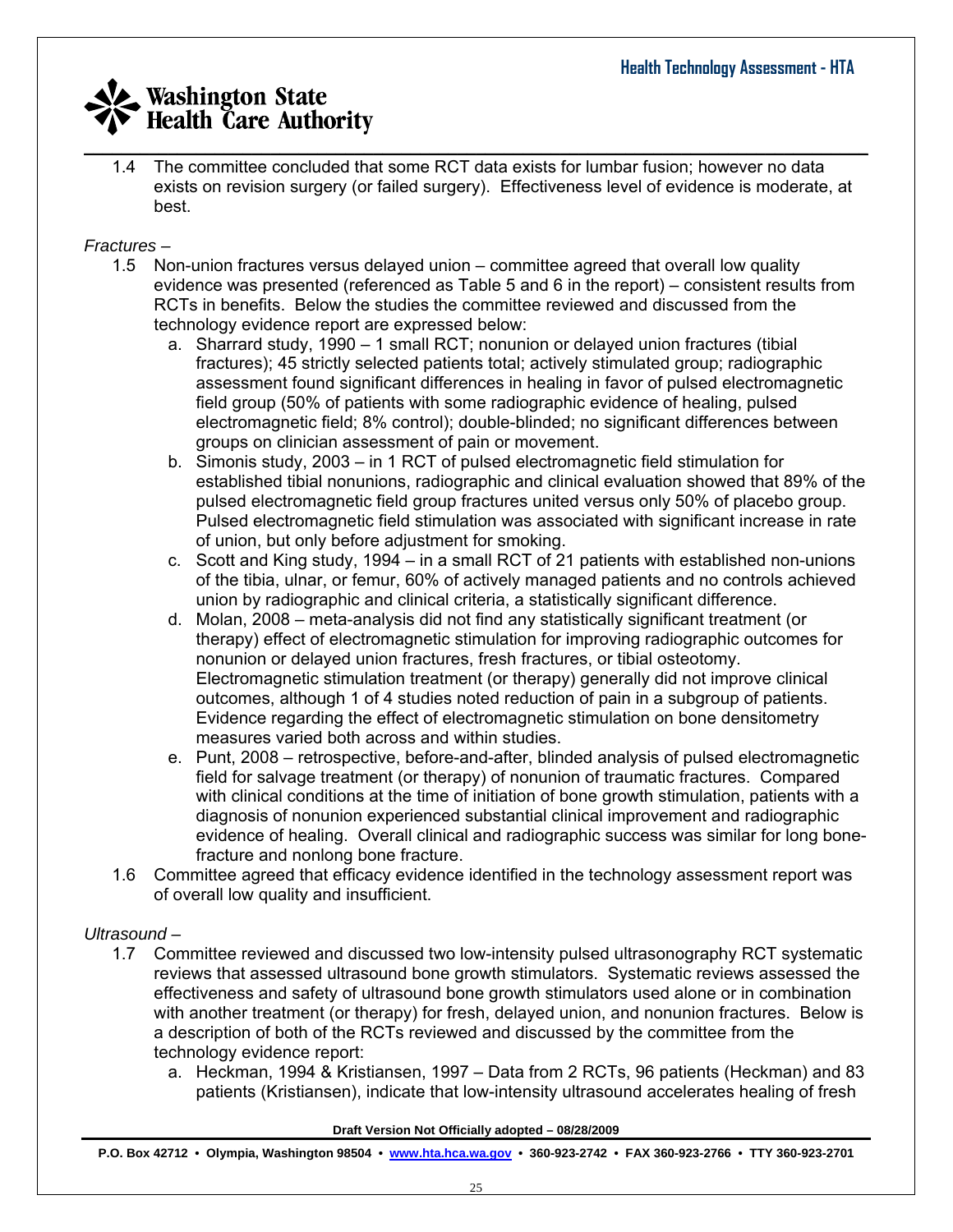tibial shaft and distal radius fractures and decreases incidence of nonunion in tibial fractures in selected patients.

- b. Non-operative versus operative: Busse, 2009 6 reviewed studies with measures of radiographic healing; low-intensity pulsed ultrasonography appears to accelerate healing time by 33.6%. Meta-analysis by type of fracture indicated a significant reduction in healing time with low-intensity pulsed ultrasonography treatment (or therapy) for nonoperative management fresh fractures and bone grafting for nonunions, but not for operative management fresh fractures. However, meta-analysis did not find a significant effect of low-intensity pulsed ultrasonography treatment (or therapy) on functional recovery for any type of fracture, including non-operative management fresh fractures, non-operative management stress fractures, or operative management fresh fractures.
- 1.8 Committee agreed that efficacy evidence identified in the technology assessment report for ultrasound was also of overall low quality, though it included the highest level of evidence of the different stimulator types.

### **1. Evidence about the technology's value and cost-effectiveness**

The committee discussed multiple key factors that were important for consideration in their overall decision on whether the technology has value and is cost-effective. Summary of committee considerations follows.

- 1.9 The committee discussed the evidence report cost information. Articles on cost were available for ultrasound bone growth stimulation for fresh fractures. No economic evaluations for electrical stimulation for the treatment of bone fractures were identified in the literature search. One limitation to the economic articles is that there is low quality effectiveness information.
- 1.10 The Hayes (2003) review included a 2001 systematic review that evaluated the costeffectiveness of low-intensity ultrasound (LIPUS) to treat fresh tibia, radius, and scaphoid fractures. The analysis indicated that the total cost of treatment per patient, incorporating both direct and indirect costs, was higher for ultrasound treatment than for standard non-operative treatment for all three fracture types. Treating fresh fractures with ultrasound was far less cost effective than interventions for other common health problems. At the time of the review, there was insufficient evidence regarding the effectiveness of ultrasound treatment for delayed and nonunion fractures to permit a cost-effectiveness analysis for these indications.
- 1.11 In 2005, Busse, et al. conducted a burden of illness (BOI) study from the perspective of both local government (the Ontario Ministry of Health and Long-Term Care) and society, and concluded that reamed intramedullary nailing was most cost effective. Ultrasound with casting was judged possibly economical, but additional clinical effectiveness and actual cost information was needed.
- 1.12 Washington agency cost data ranged from \$2,800 for ultrasound to \$3,700 for electrical noninvasive.

### **Medicare Decision and Expert guidelines**

Committee reviewed and discussed the Medicare coverage decision and expert guidelines as identified and reported in the technology assessment report.

- Centers for Medicare and Medicaid Services (2005)
	- o *Electrical Noninvasive and Invasive Stimulator device is covered only for the following indications:* 
		- Nonunion of long bone fractures (3 or more months ceased healing, 2 radiographs minimum 90 days apart);

**Draft Version Not Officially adopted – 08/28/2009**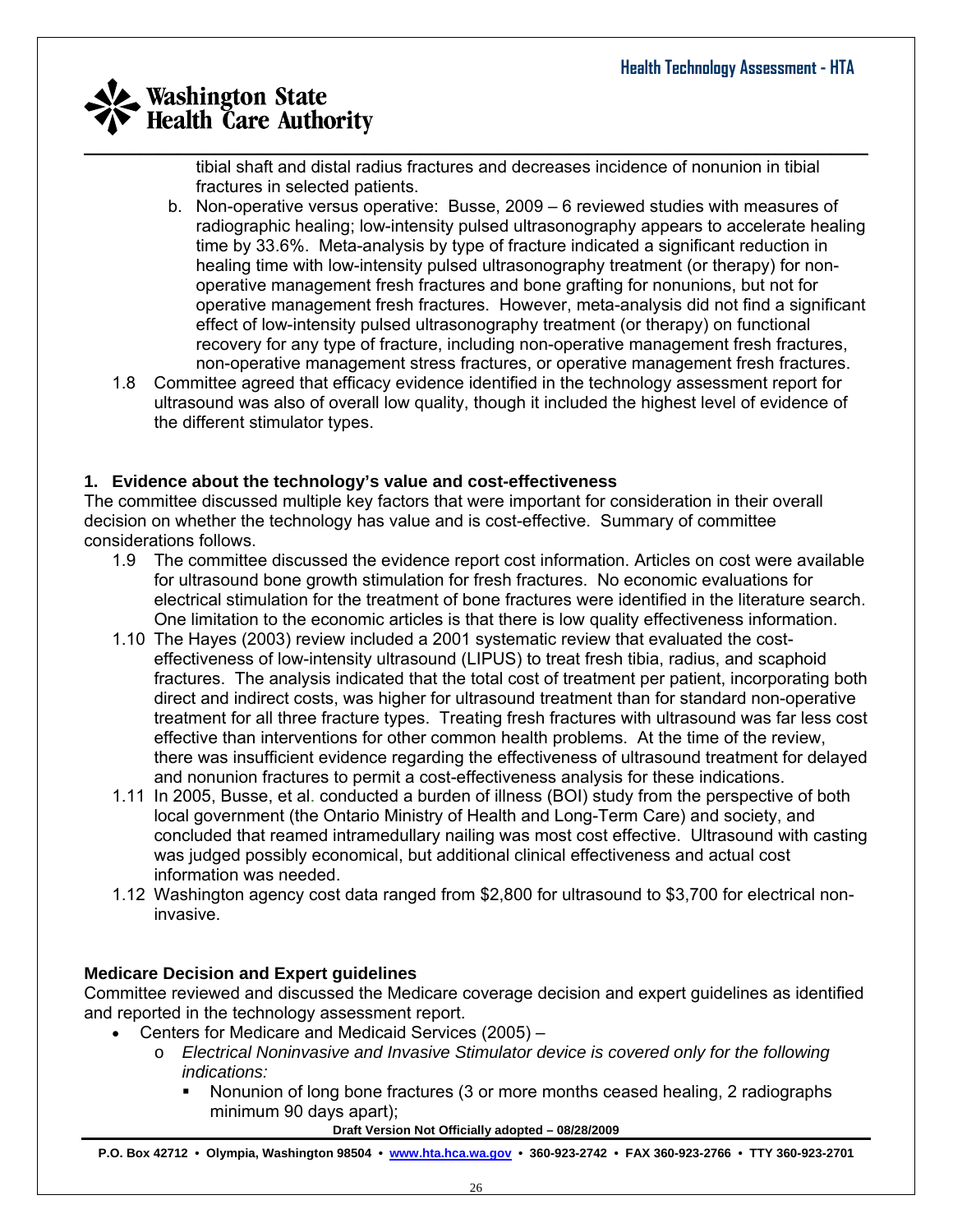- $\_$  , and the set of the set of the set of the set of the set of the set of the set of the set of the set of the set of the set of the set of the set of the set of the set of the set of the set of the set of the set of th Failed fusion, where a minimum of 9 months has elapsed since the last surgery; or adjunct to fusion for patients with a previously failed fusion and high risk of psuedarthrosis;
	- Congenital psuedarthrosis (noninvasive only).
	- o *Ultrasonic stimulator:* 
		- Nonunion confirmed by 2 radiographs minimum 90 days apart and physician statement of no clinical evidence of fracture healing.
	- o *Non Covered Indications:*
		- Nonunion of skull, vertebrae or tumor related;
		- Ultrasonic stimulator fresh, delayed fractures and concurrent use with other noninvasive stimulator.
	- Guidelines two guidelines were stated in the technology assessment evidence report, those included:
		- o American Association of Neurological Surgeons / Congress of Neurological Surgeons (AANS / CNS), 2009, guideline regarding BGS and lumbar fusion – Treatment standard: Insufficient evidence. Treatment guideline: electrical stimulation recommended as an adjunct to spinal fusion for patients at high risk for arthrodesis; PMEF stimulation recommended as adjunct to increase fusion rates in similar patients treated with lumbar interbody fusion procedures.
		- $\circ$  Agency for Healthcare Research and Quality (AHRQ), 2005, evidence review for CMS Overall evidence quality low; treatment effect of device could not be distinguished from possible therapeutic effects of concurrent treatments.

## **Committee Decision**

Based on the deliberations of key health outcomes, the committee decided that it had the most complete information: a comprehensive and current evidence report, public comments, input from a clinical expert, and agency and state utilization information. The committee considered all the evidence and gave greatest weight to the evidence it determined, based on objective factors, to be the most valid and reliable.

The committee concluded unanimously that the current evidence on Bone Growth Stimulators demonstrates that there is sufficient evidence to indicate that the bone growth stimulators are equally safe as alternatives. A majority found that the evidence on Bone Growth Stimulators for all stimulator types and all bone types is unproven as to clinical effectiveness and cost effectiveness based on overall low quality evidence for each indication and stimulator type, though ultrasound for fresh fractures did have the strongest low level of supporting evidence. Key data limitations included the overall available body of evidence was limited to small sample sizes, few studies per indication, no RCT's for some indications, substantial loss to follow up, difficulty separating treatment effect of stimulation from placebo effect or other effects where multiple interventions used, and no assessment of pain or functional outcomes in most studies. Studies of application to fresh fractures were further weakened by the use of radiographic fusion as the only measure of healing. The appropriate clinical and patient oriented endpoints are not clearly identified or agreed upon and the number of surgical interventions avoided is a central question, but not adequately reported.

**Draft Version Not Officially adopted – 08/28/2009**  However, a National Medicare Coverage Decision exists that is based on CMS' evidence review from 2005 and the committee acknowledged its responsibility to be consistent with Medicare, unless based on its review of the systematic assessment, substantial evidence exists about safety, efficacy, or costeffectiveness to support a contrary determination. The committee found that it did not have significant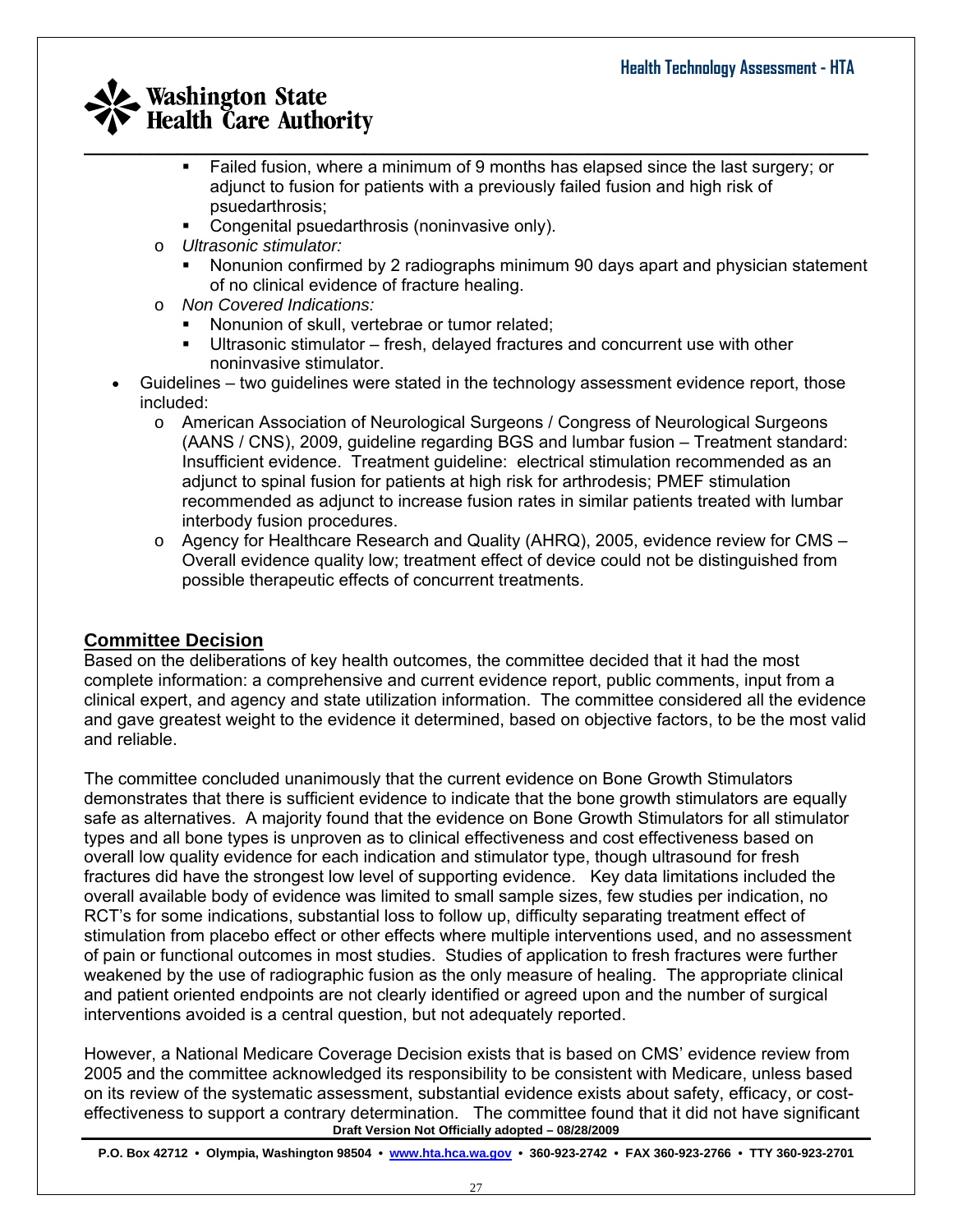evidence to support a contrary determination because evidence about the effectiveness and costeffectiveness are unproven and thus may support CMS' decision, or ultimately when additional evidence is available, may not.

 $\_$  , and the set of the set of the set of the set of the set of the set of the set of the set of the set of the set of the set of the set of the set of the set of the set of the set of the set of the set of the set of th

Given equipoise, a finding of equivalent safety, and a recent and evidence based Medicare national decision, the committee voted to cover Bone Growth Stimulators with conditions equivalent to the national Medicare coverage decision, with one exception. Ultrasonic stimulation for fresh fractures is specifically non-covered in Medicare's policy, however the committee found that the technology assessment report identified the highest level of evidence (though still unproven overall) for this indication and stimulation type, and therefore there is sufficient evidence to include this indication in the covered conditions.

## **Bone Growth Stimulators Vote**

The clinical committee utilized their decision tool to first gauge committee judgment on the status of the evidence in the three primary areas of safety, efficacy, and cost.

Bone Growth Stimulators Evidentiary Votes:

#### **Is there sufficient evidence under some or all situations that Bone Growth Stimulators for Fresh Fractures are:**

|                                         | <b>Unproven</b><br>(no) | <b>Equivalent</b><br>(yes) | Less<br>(yes) | <b>More</b><br>(yes) |
|-----------------------------------------|-------------------------|----------------------------|---------------|----------------------|
| <b>Effective</b>                        | 5                       |                            |               |                      |
| <b>Safe</b>                             |                         | 9                          |               |                      |
| <b>Cost-effective</b><br><b>Overall</b> |                         |                            |               |                      |

**Is there sufficient evidence under some or all situations that Bone Growth Stimulators for Long Bone Non-union:** 

|                                         | <b>Unproven</b><br>(no) | <b>Equivalent</b><br>(yes) | Less<br>(yes) | <b>More</b><br>(yes) |
|-----------------------------------------|-------------------------|----------------------------|---------------|----------------------|
| <b>Effective</b>                        |                         |                            |               | ◠                    |
| <b>Safe</b>                             |                         |                            |               |                      |
| <b>Cost-effective</b><br><b>Overall</b> | 9                       |                            |               |                      |

**Draft Version Not Officially adopted – 08/28/2009**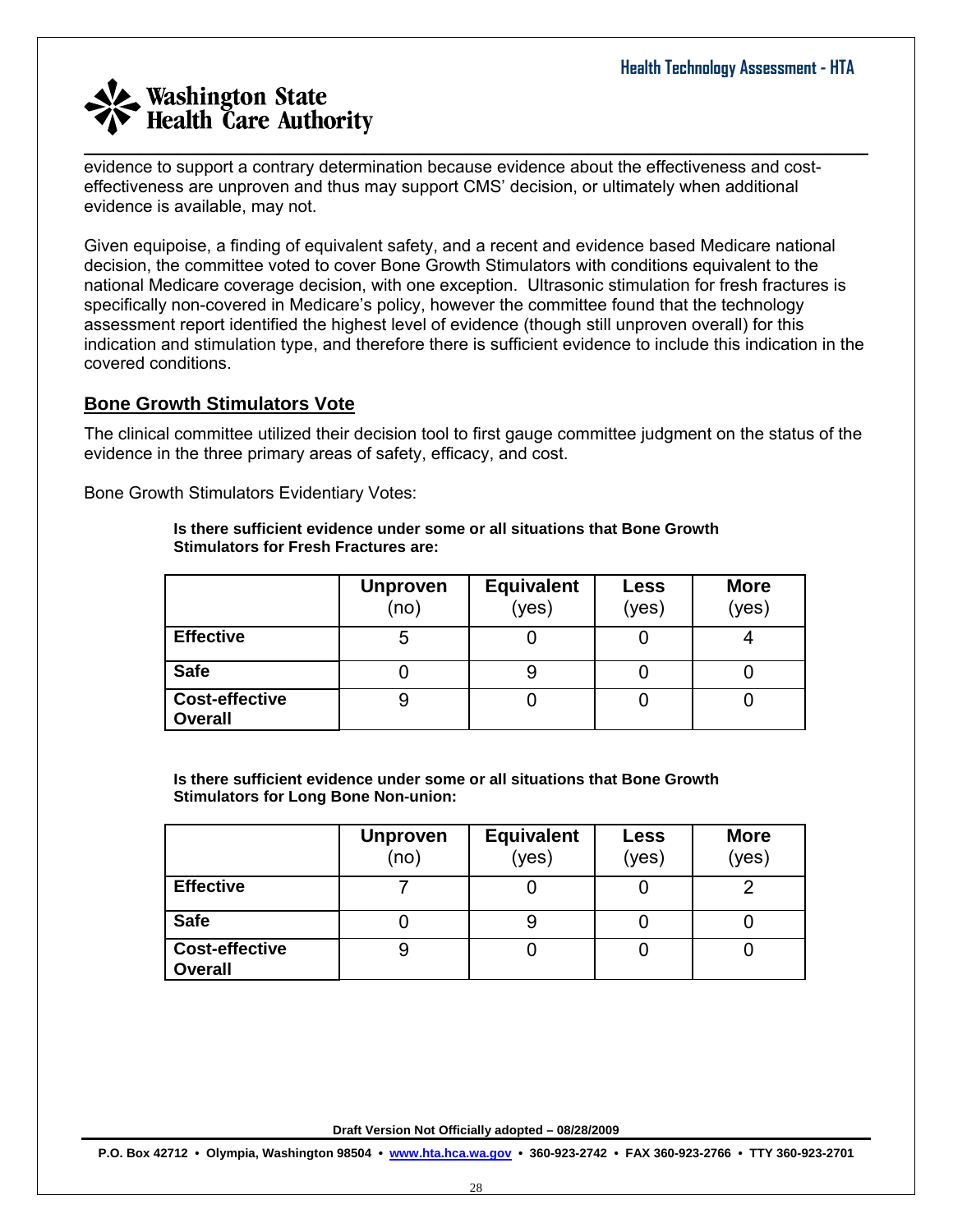

**Is there sufficient evidence under some or all situations that Bone Growth Stimulators for Spinal Fusion:** 

|                                         | <b>Unproven</b><br>(no) | <b>Equivalent</b><br>(yes) | <b>Less</b><br>(yes) | <b>More</b><br>(yes) |
|-----------------------------------------|-------------------------|----------------------------|----------------------|----------------------|
| <b>Effective</b>                        |                         |                            |                      |                      |
| <b>Safe</b>                             |                         |                            |                      |                      |
| <b>Cost-effective</b><br><b>Overall</b> | 9                       |                            |                      |                      |

 $\_$  , and the set of the set of the set of the set of the set of the set of the set of the set of the set of the set of the set of the set of the set of the set of the set of the set of the set of the set of the set of th

Bone Growth Stimulators Vote: Based on the evidence provided and the information and comments presented, the committee moved to a vote on coverage.

| <b>HTCC COMMITTEE COVERAGE DETERMINATION</b> |                       |                                   |                                                      |  |  |
|----------------------------------------------|-----------------------|-----------------------------------|------------------------------------------------------|--|--|
|                                              | <b>Not</b><br>covered | Covered<br><b>Unconditionally</b> | Covered<br><b>Under Certain</b><br><b>Conditions</b> |  |  |
| <b>Bone Growth Stimulators</b>               | 0                     |                                   |                                                      |  |  |

 $\triangleright$  Outcome: The committee chair directed HTA staff to prepare a Findings and Decision document on Bone Growth Stimulators reflective of the majority vote for final approval at the next public meeting.

Bone Growth Stimulators are conditionally covered. Conditions for BGS treatment are limited to those in the Medicare National Coverage Decision as of August 2009, with the addition of ultrasonic stimulation for fresh fractures at high risk of non-union.

Medicare National Coverage is summarized below:

- *Electrical Noninvasive and Invasive Stimulator device is covered only for the following indications:*
	- $\checkmark$  Nonunion of long bone fractures (3 or more months ceased healing, minimum of 2 radiographs separated by minimum 90 days prior to start of treatment);
	- $\checkmark$  Failed fusion, where a minimum of 9 months has elapsed since the last surgery; or adjunct to fusion for patients at high risk of psuedarthrosis due to previously failed spinal fusion at the same site;
	- $\checkmark$  Congenital psuedarthrosis (noninvasive only).
- *Ultrasonic stimulator:*
	- $\checkmark$  Nonunion fractures confirmed by 2 sets of radiographs minimum 90 days apart prior to start of treatment with written physician interpretation of no clinically significant evidence of fracture healing.
- Non Covered Indications:
	- $\checkmark$  Nonunion of skull, vertebrae or tumor related;
	- $\checkmark$  Ultrasonic stimulators may not be used concurrently with other non-invasive osteogenic devices
	- $\checkmark$  Ultrasonic stimulators for delayed fractures

*Note: The committee voted 7-2 regarding the specific coverage conditions including the Medicare National Coverage guidelines plus ultrasound for fresh fractures.* 

**Draft Version Not Officially adopted – 08/28/2009**